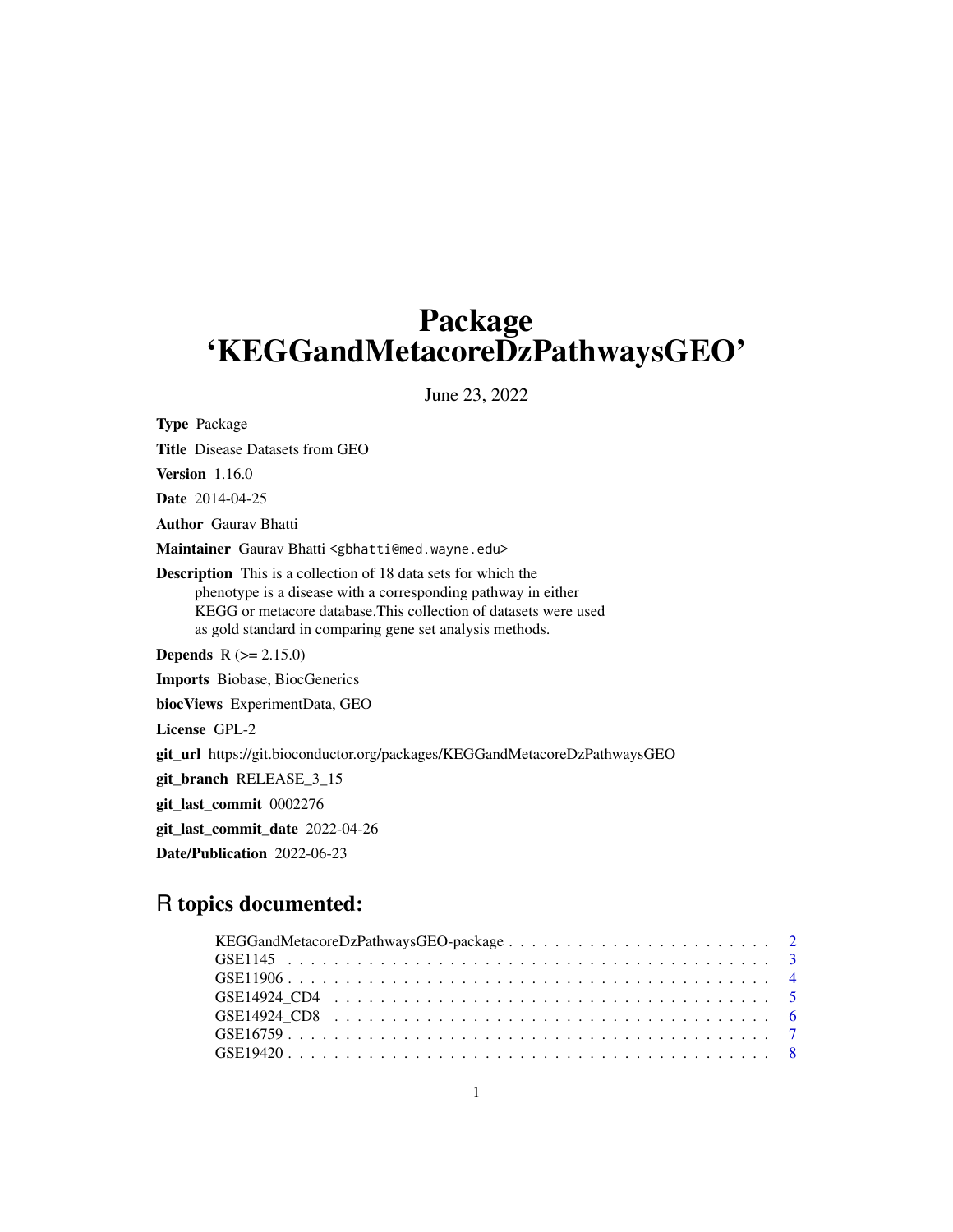<span id="page-1-0"></span>

| Index |  |
|-------|--|
|       |  |

KEGGandMetacoreDzPathwaysGEO-package

*GEO Data Sets used to compare gene set analysis methods.*

#### Description

This is a collection of 18 GEO datasets for which the phenotype is a disease with a corresponding pathway in either of the two popular gene to pathway annotation databases, KEGG and Metacore. These datasets were used as gold standard in comparing gene set analysis methods in the research article:

Tarca AL, Bhatti G, Romero R (2013) A Comparison of Gene Set Analysis Methods in Terms of Sensitivity, Prioritization and Specificity. PLoS ONE 8(11): e79217. doi:10.1371/journal.pone.0079217

| <b>GEOID</b>       | Pubmed   | Ref.         | Disease/Target pathway                | <b>KEGGID</b>               |
|--------------------|----------|--------------|---------------------------------------|-----------------------------|
| GSE1145            |          |              | Dilated cardiomyopathy                | hsa5414                     |
| GSE11906           | 19852842 | pmid19852842 | <b>COPD</b>                           | Chronic obstructive pulmona |
| GSE14924 CD4       | 19710498 | pmid19710498 | Acute myeloid leukemia                | hsa5221                     |
| GSE14924 CD8       | 19710498 | pmid19710498 | Acute myeloid leukemia                | hsa5221                     |
| GSE16759           | 20126538 | pmid20126538 | Alzheimer's disease                   | hsa5010                     |
| GSE19420           | 22802091 | pmid22802091 | Type II diabetes mellitus             | hsa4930                     |
| GSE20164           | 20926834 | pmid20926834 | Parkinson's disease                   | hsa5012                     |
| GSE23878           | 21281787 | pmid21281787 | Colorectal cancer                     | hsa5210                     |
| GSE24739 G0        | 21436996 | pmid21436996 | Chronic myeloid leukemia              | hsa5220                     |
| GSE24739 G1        | 21436996 | pmid21436996 | Chronic myeloid leukemia              | hsa5220                     |
| GSE30153           | 21886837 | pmid21886837 | Lupus Erythematosus Systemic          | Lupus Erythematosus System  |
| GSE32676           | 22261810 | pmid22261810 | Pancreatic cancer                     | hsa5212                     |
| GSE38666_epithelia | 23762861 | pmid23762861 | Ovarian cancer                        | Ovarian Neoplasms1          |
| GSE38666_stroma    | 23762861 | pmid23762861 | Ovarian cancer                        | Ovarian Neoplasms1          |
| GSE4183            | 19461970 | pmid19461970 | Colorectal cancer                     | hsa5210                     |
| GSE42057           | 23590301 | pmid23590301 | Chronic obstructive pulmonary disease | Chronic obstructive pulmona |
| GSE7305            | 17640886 | pmid17640886 | Endometrial cancer                    | hsa5213                     |
| GSE22780           |          |              | Pancreatic Neoplasms                  | Pancreatic Neoplasms        |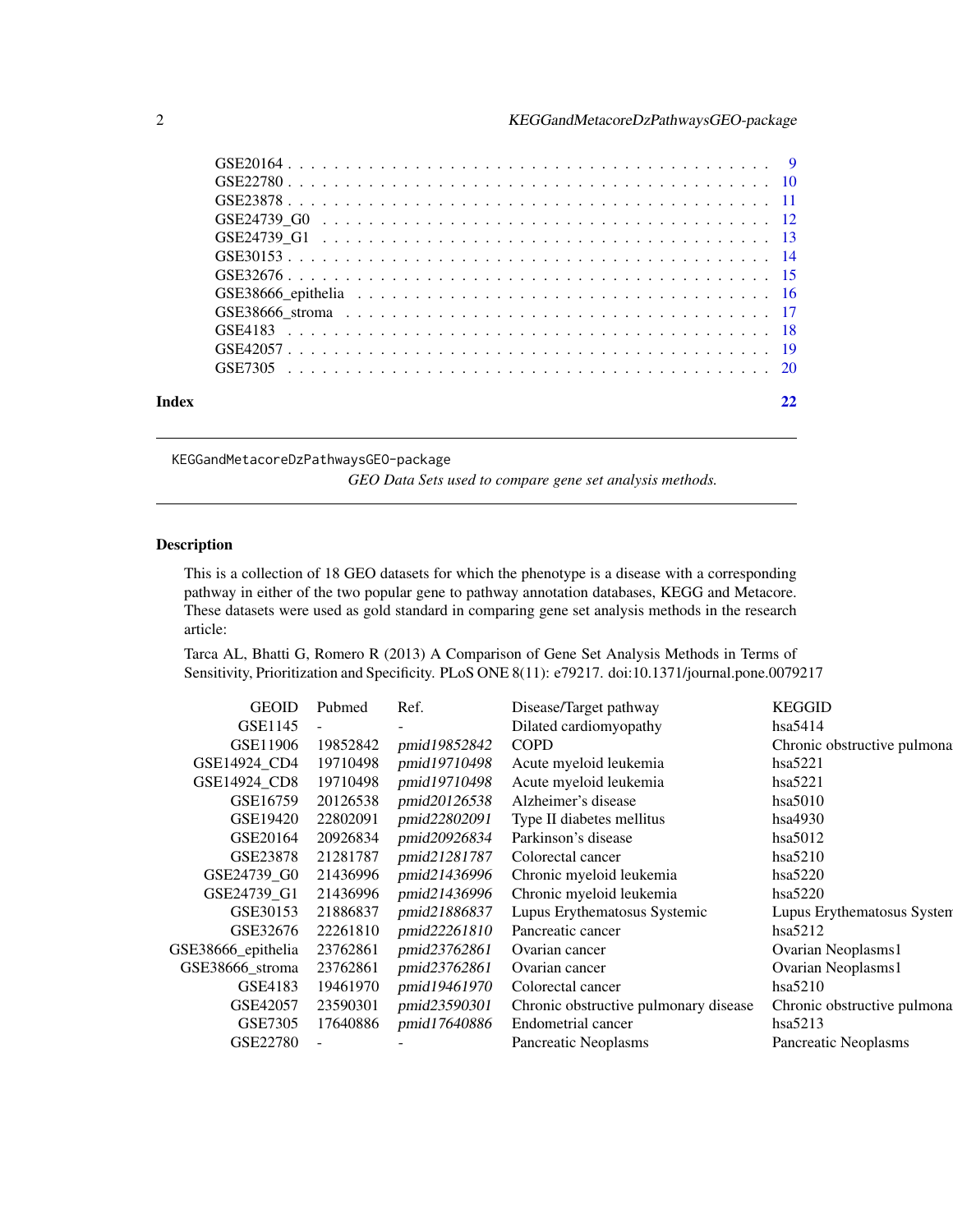#### <span id="page-2-0"></span> $GSE1145$  3

### Details

Package: KEGGandMetacoreDzPathwaysGEO Type: Package Version: 0.99.4 Date: 2014-02-28 License: GPL-2

#### Author(s)

Gaurav Bhatti <gbhatti@med.wayne.edu>

#### References

Tarca AL, Bhatti G, Romero R (2013) A Comparison of Gene Set Analysis Methods in Terms of Sensitivity, Prioritization and Specificity. PLoS ONE 8(11): e79217. doi:10.1371/journal.pone.0079217

#### See Also

http://www.bioconductor.org/packages/release/data/experiment/html/KEGGdzPathwaysGEO.html

#### Examples

```
mysets=data(package="KEGGandMetacoreDzPathwaysGEO")$results[,"Item"]
mysets
data(GSE1145)
set=mysets[1]
```
data(list=set,package="KEGGandMetacoreDzPathwaysGEO")

GSE1145 *Data Set Id: GSE1145*

#### Description

For detailed description visit: http://www.ncbi.nlm.nih.gov/geo/query/acc.cgi?acc=GSE1145

#### Usage

data(GSE1145)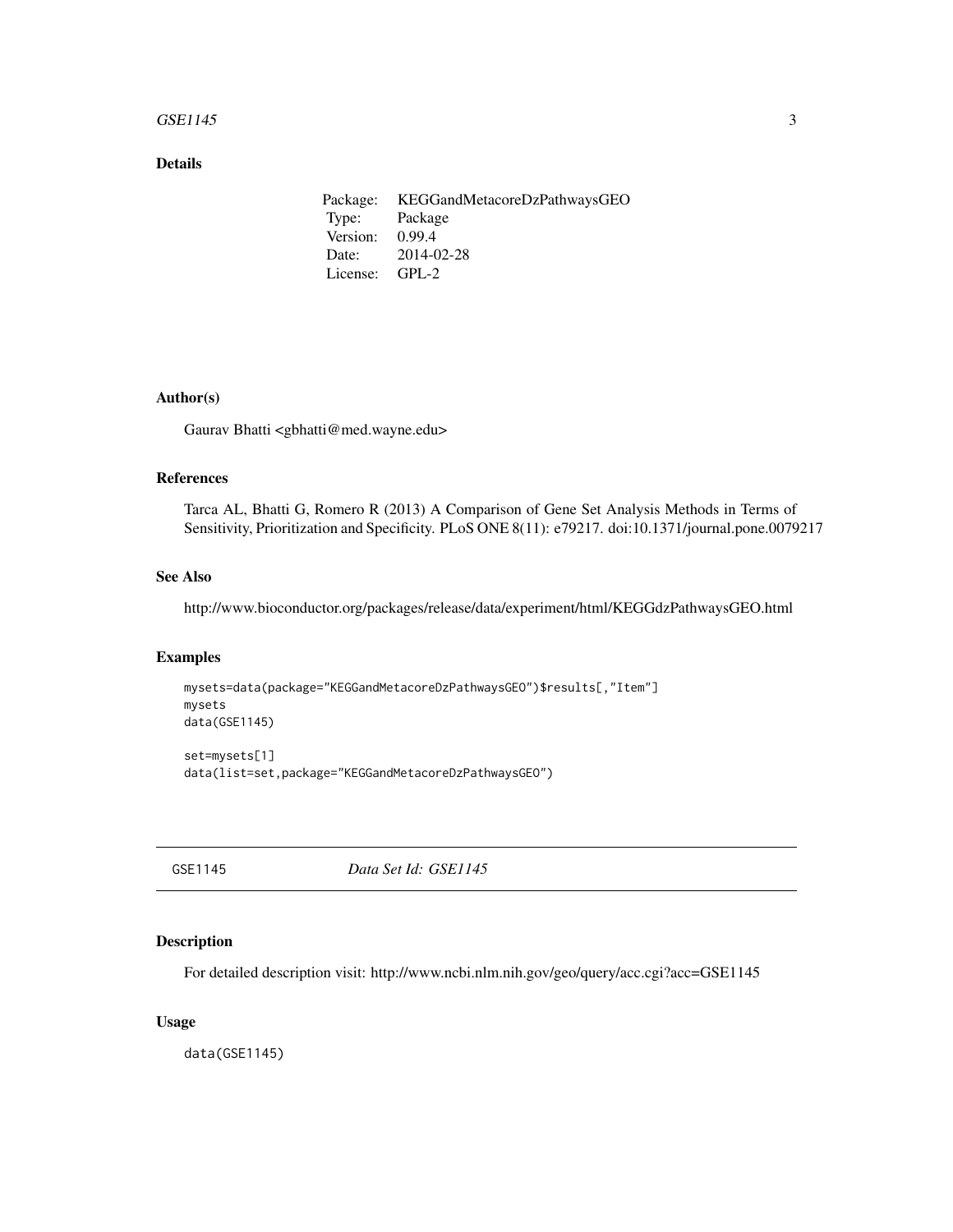<span id="page-3-0"></span>The format is: Formal class 'ExpressionSet' [package "Biobase"] with 7 slots ..@ experimentData :Formal class 'MIAME' [package "Biobase"] with 13 slots .. .. ..@ name : chr "GSE1145" .. .. ..@ lab : chr "" .. .. ..@ contact : chr "" .. .. ..@ title : chr "" .. .. ..@ abstract : chr "" .. .. ..@ url : chr "http://www.ncbi.nlm.nih.gov/geo/query/acc.cgi?acc=GSE1145" .. .. ..@ pubMedIds : chr ""  $\ldots$   $\ldots$   $\omega$  samples : list()  $\ldots$   $\ldots$   $\omega$  hybridizations : list()  $\ldots$   $\ldots$   $\omega$  normControls : list()  $\ldots$   $\ldots$   $\omega$  preprocessing : list()  $\ldots$   $\ldots$   $\omega$  other : List of 3  $\ldots$   $\ldots$   $\ldots$   $\omega$  design : chr "Not Paired"  $\ldots$ .. .. ..\$ targetGeneSets: chr "05414" .. .. .. ..\$ disease : chr "Dilated cardiomyopathy" .. .. ..@ .\_\_classVersion\_\_:Formal class 'Versions' [package "Biobase"] with 1 slots .. .. .. .. ..@ .Data:List of 2 .. .. .. .. .. \$ : int [1:3] 1 0 0 .. .. .. .. .. \$ : int [1:3] 1 1 0 ..@ assayData :<environment: 0x29f44c0> ..@ phenoData :Formal class 'AnnotatedDataFrame' [package "Biobase"] with 4 slots .. .. ..@ varMetadata :'data.frame': 2 obs. of 1 variable: .. .. .. ..\$ labelDescription: chr [1:2] NA NA .. .. ..@ data :'data.frame': 26 obs. of 2 variables: .. .. .. ..\$ Sample: chr [1:26] "GSM18442" "GSM18443" "GSM18444" "GSM18445" ... .. .. .. .. \$ Group : chr [1:26] "c" "c" "c" "c" ... .. .. ..@ dimLabels : chr [1:2] "sampleNames" "sampleColumns" .. .. ..@ .\_\_classVersion\_\_:Formal class 'Versions' [package "Biobase"] with 1 slots .. .. .. .. ..@ .Data:List of 1 .. .. .. .. .. ..\$ : int [1:3] 1 1 0 ..@ featureData :Formal class 'AnnotatedDataFrame' [package "Biobase"] with 4 slots .. .. ..@ varMetadata :'data.frame': 0 obs. of 1 variable: .. .. .. ..\$ labelDescription: chr(0) .. .. ..@ data :'data.frame': 54675 obs. of 0 variables .. .. ..@ dimLabels : chr [1:2] "featureNames" "featureColumns" .. .. ..@ .\_\_classVersion\_\_:Formal class 'Versions' [package "Biobase"] with 1 slots ... .. ..  $\mathbb{Q}$  Data:List of 1 ... ...  $\mathbb{Q}$  ...  $\mathbb{S}$  : int [1:3] 1 1 0 .. $\mathbb{Q}$  annotation : chr "hgu133plus2" ..@ protocolData :Formal class 'AnnotatedDataFrame' [package "Biobase"] with 4 slots .. .. ..@ varMetadata :'data.frame': 0 obs. of 1 variable: .. .. .. ..\$ labelDescription: chr(0) .. .. ..@ data :'data.frame': 26 obs. of 0 variables .. .. ..@ dimLabels : chr [1:2] "sampleNames" "sampleColumns" .. .. ..@ . classVersion :Formal class 'Versions' [package "Biobase"] with 1 slots .. .. .. .. ..@ .Data:List of 1 .. .. .. .. .. ..\$ : int [1:3] 1 1 0 ..@ .\_\_classVersion\_\_:Formal class 'Versions' [package "Biobase"] with 1 slots  $\dots \dots \omega$ . Data:List of 4  $\dots \dots \dots$ \$: int [1:3] 3 0 0  $\dots \dots$  $\ldots$ \$ : int [1:3] 2 20 0  $\ldots$  ...  $\ldots$ \$ : int [1:3] 1 3 0  $\ldots$  ...  $\ldots$ \$ : int [1:3] 1 0 0

#### Source

http://www.ncbi.nlm.nih.gov/geo/query/acc.cgi?acc=GSE1145

#### Examples

data(GSE1145)

GSE11906 *Data Set Id: GSE11906*

#### **Description**

For detailed description visit: http://www.ncbi.nlm.nih.gov/geo/query/acc.cgi?acc=GSE11906

#### Usage

data(GSE11906)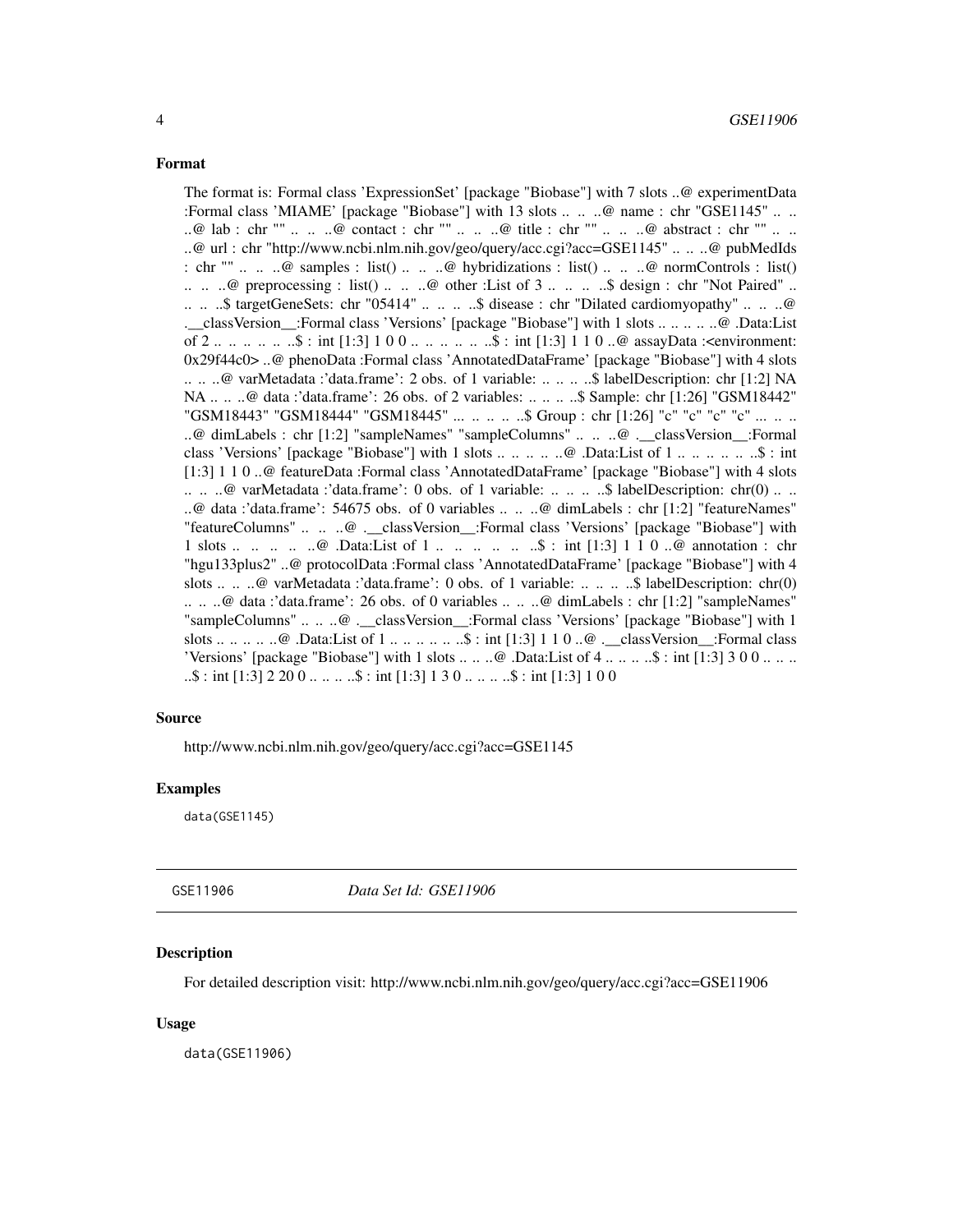<span id="page-4-0"></span>The format is: Formal class 'ExpressionSet' [package "Biobase"] with 7 slots ..@ experimentData :Formal class 'MIAME' [package "Biobase"] with 13 slots .. .. ..@ name : chr "GSE11906" .. .. ..@ lab : chr "" .. .. ..@ contact : chr "" .. .. ..@ title : chr "" .. .. ..@ abstract : chr "" .. .. ..@ url : chr "http://www.ncbi.nlm.nih.gov/geo/query/acc.cgi?acc=GSE11906" .. .. ..@ pubMedIds : chr ""  $\ldots$   $\ldots$   $\omega$  samples : list()  $\ldots$   $\ldots$   $\omega$  hybridizations : list()  $\ldots$   $\ldots$   $\omega$  normControls : list()  $\ldots$   $\ldots$   $\omega$  preprocessing : list()  $\ldots$   $\ldots$   $\omega$  other : List of 3  $\ldots$   $\ldots$   $\ldots$   $\omega$  design : chr "Not Paired" .. .. .. \$ targetGeneSets: chr "Pulmonary Disease Chronic Obstructive" .. .. .. \$ disease : chr "Pulmonary Disease Chronic Obstructive" .. .. ..@ .\_\_classVersion\_\_:Formal class 'Versions' [package "Biobase"] with 1 slots .. .. .. .. .. ..@ .Data:List of 2 .. .. .. .. .. ..\$ : int [1:3] 1 0 0 .. .. .. .. .. ..\$ : int [1:3] 1 1 0 ..@ assayData :<environment: 0x3483a70> ..@ phenoData :Formal class 'AnnotatedDataFrame' [package "Biobase"] with 4 slots .. .. ..@ varMetadata :'data.frame': 2 obs. of 1 variable: .. .. .. ..\$ labelDescription: chr [1:2] NA NA .. .. ..@ data :'data.frame': 88 obs. of 2 variables: .. .. .. ..\$ Sample: chr [1:88] "GSM101095.CEL.gz" "GSM101097.CEL.gz" "GSM252799.CEL.gz" "GSM101098.CEL.gz" ... .. .. .. ..\$ Group : chr [1:88] "c" "c" "c" "c" ... .. .. ..@ dimLabels : chr [1:2] "sampleNames" "sampleColumns" .. .. ..@ .\_\_classVersion\_\_:Formal class 'Versions' [package "Biobase"] with 1 slots .. .. .. .. ..@ .Data:List of 1 .. .. .. .. .. ..\$ : int [1:3] 1 1 0 ..@ featureData :Formal class 'AnnotatedDataFrame' [package "Biobase"] with 4 slots  $\ldots$   $\ldots$   $\omega$  varMetadata : data.frame': 0 obs. of 1 variable:  $\ldots$   $\ldots$   $\ldots$ \$ labelDescription: chr(0)  $\ldots$   $\ldots$ ..@ data :'data.frame': 54675 obs. of 0 variables .. .. ..@ dimLabels : chr [1:2] "featureNames" "featureColumns" .. .. ..@ . classVersion :Formal class 'Versions' [package "Biobase"] with 1 slots ... .. .. .. .@ .Data:List of 1 ... .. ... ... ..\$ : int [1:3] 1 1 0 ..@ annotation : chr "hgu133plus2" ..@ protocolData :Formal class 'AnnotatedDataFrame' [package "Biobase"] with 4 slots .. .. ..@ varMetadata :'data.frame': 0 obs. of 1 variable: .. .. ... \$ labelDescription: chr(0) .. .. ..@ data :'data.frame': 88 obs. of 0 variables .. .. ..@ dimLabels : chr [1:2] "sampleNames" "sampleColumns" .. .. ..@ .\_\_classVersion\_\_:Formal class 'Versions' [package "Biobase"] with 1 slots .. .. .. .. ..@ .Data:List of 1 .. .. .. .. .. ..\$ : int [1:3] 1 1 0 ..@ .\_\_classVersion\_\_:Formal class 'Versions' [package "Biobase"] with 1 slots  $\dots \dots \omega$ . Data:List of  $4 \dots \dots \dots \$  : int [1:3] 3 0 0  $\dots \dots$  $\ldots$ \$ : int [1:3] 2 20 0 ...  $\ldots$  ...\$ : int [1:3] 1 3 0 ...  $\ldots$  ...\$ : int [1:3] 1 0 0

#### Source

http://www.ncbi.nlm.nih.gov/geo/query/acc.cgi?acc=GSE11906

#### Examples

data(GSE11906)

GSE14924\_CD4 *Data Set Id: GSE14924\_CD4*

#### **Description**

For detailed description visit: http://www.ncbi.nlm.nih.gov/geo/query/acc.cgi?acc=GSE14924

#### Usage

data(GSE14924\_CD4)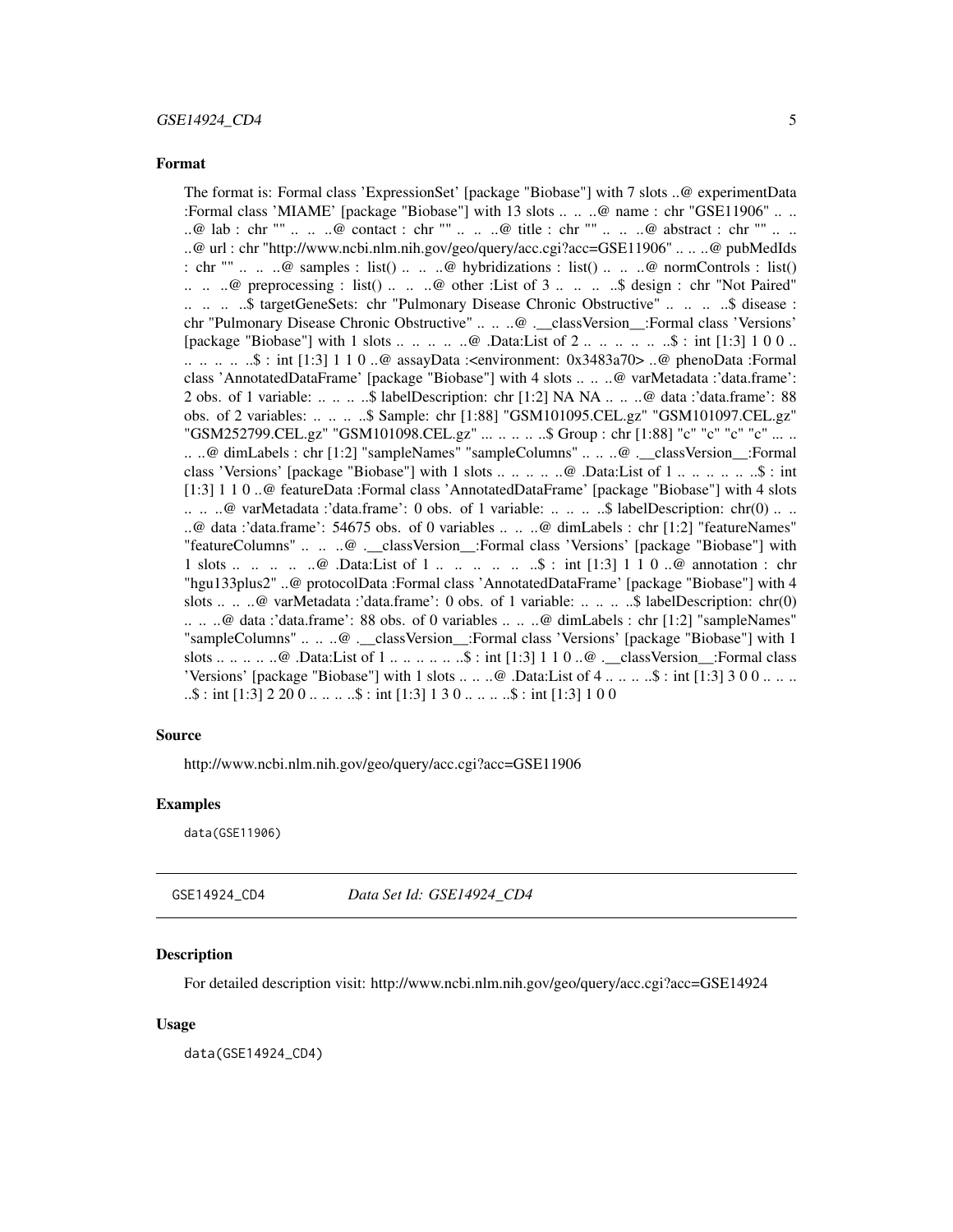<span id="page-5-0"></span>The format is: Formal class 'ExpressionSet' [package "Biobase"] with 7 slots ..@ experimentData :Formal class 'MIAME' [package "Biobase"] with 13 slots .. .. ..@ name : chr "GSE14924\_CD4" .. .. ..@ lab : chr "" .. .. ..@ contact : chr "" .. .. ..@ title : chr "" .. .. ..@ abstract : chr "" .. .. ..@ url : chr "http://www.ncbi.nlm.nih.gov/geo/query/acc.cgi?acc=GSE14924\_CD4" .. .. ..@ pubMedIds : chr "" .. .. ..@ samples : list() .. .. ..@ hybridizations : list() .. .. ..@ normControls : list() ... .. @ preprocessing : list() ... .. ..@ other :List of 3 ... .. ...\$ design : chr "Not Paired" .. .. .. ..\$ targetGeneSets: chr "05221" .. .. .. ..\$ disease : chr "Acute myeloid leukemia" .. .. ..@ .\_\_classVersion\_\_:Formal class 'Versions' [package "Biobase"] with 1 slots .. .. .. .. ..@ .Data:List of 2 .. .. .. .. .. ..\$ : int [1:3] 1 0 0 .. .. .. .. .. ..\$ : int [1:3] 1 1 0 ..@ assayData :<environment: 0x347bee0> ..@ phenoData :Formal class 'AnnotatedDataFrame' [package "Biobase"] with 4 slots .. .. ..@ varMetadata :'data.frame': 2 obs. of 1 variable: .. .. .. ..\$ labelDescription: chr [1:2] NA NA .. .. ..@ data :'data.frame': 20 obs. of 2 variables: .. .. .. ..\$ Sample: chr [1:20] "GSM372721" "GSM372722" "GSM372723" "GSM372724" ... .. .. .. ..\$ Group : chr [1:20] "c" "c" "c" "c" ... .. .. ..@ dimLabels : chr [1:2] "sampleNames" "sampleColumns" .. .. ..@ .\_\_classVersion\_\_:Formal class 'Versions' [package "Biobase"] with 1 slots .. .. .. .. ..@ .Data:List of 1 .. .. .. .. .. ..\$ : int [1:3] 1 1 0 ..@ featureData :Formal class 'AnnotatedDataFrame' [package "Biobase"] with 4 slots .. .. ..@ varMetadata :'data.frame': 0 obs. of 1 variable: .. .. .. ..\$ labelDescription: chr(0) .. .. ..@ data :'data.frame': 54675 obs. of 0 variables .. .. ..@ dimLabels : chr [1:2] "featureNames" "featureColumns" .. .. ..@ .\_\_classVersion\_\_:Formal class 'Versions' [package "Biobase"] with 1 slots ... .. ..  $\mathbb{Q}$  Data:List of 1 ... ...  $\mathbb{Q}$  ...  $\mathbb{S}$  : int [1:3] 1 1 0 .. $\mathbb{Q}$  annotation : chr "hgu133plus2" ..@ protocolData :Formal class 'AnnotatedDataFrame' [package "Biobase"] with 4 slots .. .. ..@ varMetadata :'data.frame': 0 obs. of 1 variable: .. .. ...\$ labelDescription: chr(0) .. .. ..@ data :'data.frame': 20 obs. of 0 variables .. .. ..@ dimLabels : chr [1:2] "sampleNames" "sampleColumns" .. .. ..@ . classVersion :Formal class 'Versions' [package "Biobase"] with 1 slots .. .. .. .. ..@ .Data:List of 1 .. .. .. .. .. ..\$ : int [1:3] 1 1 0 ..@ .\_\_classVersion\_\_:Formal class 'Versions' [package "Biobase"] with 1 slots  $\dots \dots \omega$ . Data:List of 4  $\dots \dots \dots$ \$ : int [1:3] 3 0 0  $\dots \dots$  $\ldots$ \$ : int [1:3] 2 20 0  $\ldots$  ...  $\ldots$ \$ : int [1:3] 1 3 0  $\ldots$  ...  $\ldots$ \$ : int [1:3] 1 0 0

#### Source

http://www.ncbi.nlm.nih.gov/geo/query/acc.cgi?acc=GSE14924

#### Examples

data(GSE14924\_CD4)

GSE14924\_CD8 *Data Set Id: GSE14924\_CD8*

#### Description

For detailed description visit: http://www.ncbi.nlm.nih.gov/geo/query/acc.cgi?acc=GSE14924

#### Usage

data(GSE14924\_CD8)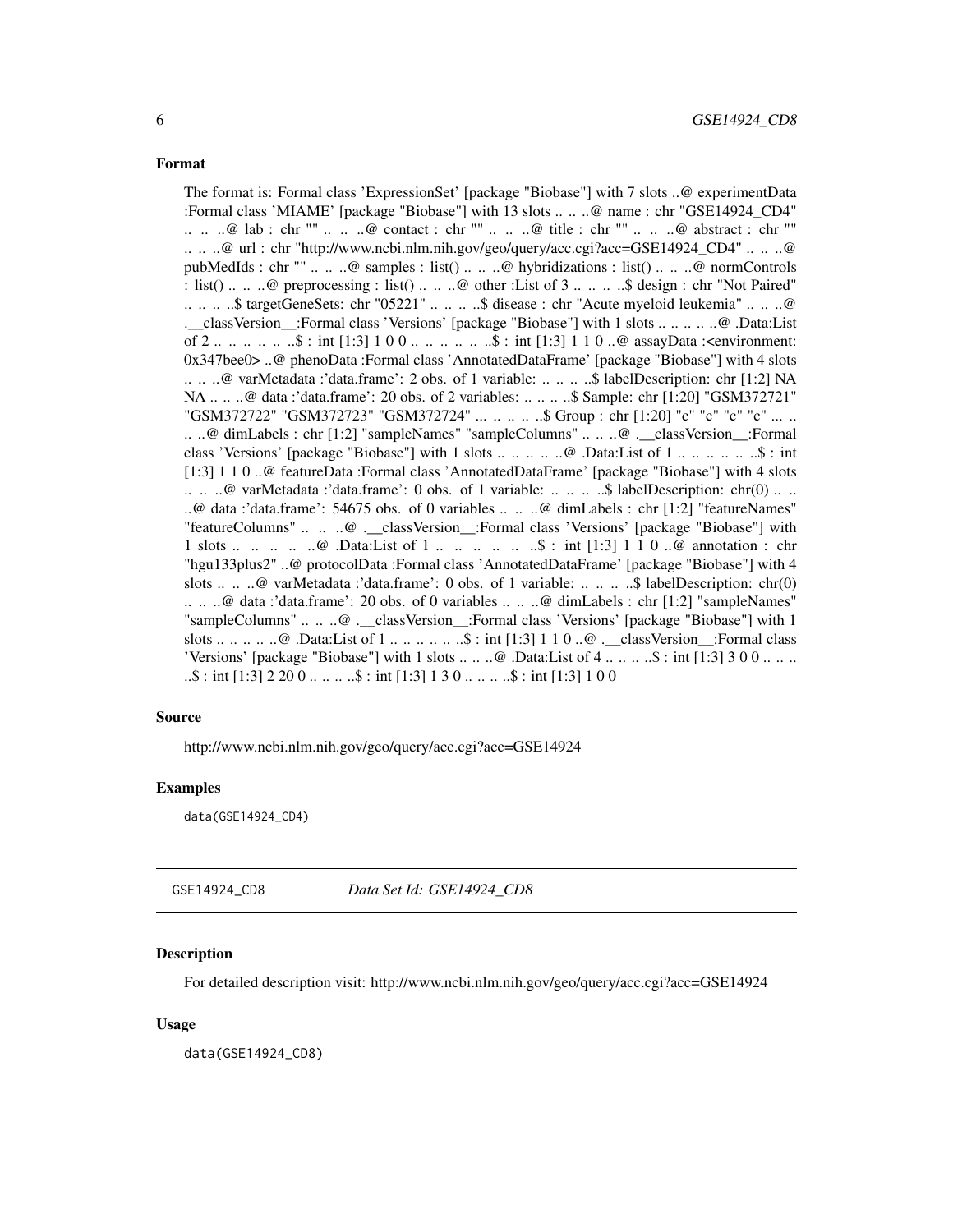<span id="page-6-0"></span>The format is: Formal class 'ExpressionSet' [package "Biobase"] with 7 slots ..@ experimentData :Formal class 'MIAME' [package "Biobase"] with 13 slots .. .. ..@ name : chr "GSE14924\_CD8" .. .. ..@ lab : chr "" .. .. ..@ contact : chr "" .. .. ..@ title : chr "" .. .. ..@ abstract : chr "" .. .. ..@ url : chr "http://www.ncbi.nlm.nih.gov/geo/query/acc.cgi?acc=GSE14924\_CD8" .. .. ..@ pubMedIds : chr "" .. .. ..@ samples : list() .. .. ..@ hybridizations : list() .. .. ..@ normControls : list() ... .. @ preprocessing : list() ... .. ..@ other :List of 3 ... .. ...\$ design : chr "Not Paired" .. .. .. ..\$ targetGeneSets: chr "05221" .. .. .. ..\$ disease : chr "Acute myeloid leukemia" .. .. ..@ .\_\_classVersion\_\_:Formal class 'Versions' [package "Biobase"] with 1 slots .. .. .. .. ..@ .Data:List of 2 .. .. .. .. .. ..\$ : int [1:3] 1 0 0 .. .. .. .. .. ..\$ : int [1:3] 1 1 0 ..@ assayData :<environment: 0x3474e00> ..@ phenoData :Formal class 'AnnotatedDataFrame' [package "Biobase"] with 4 slots .. .. ..@ varMetadata :'data.frame': 2 obs. of 1 variable: .. .. .. ..\$ labelDescription: chr [1:2] NA NA .. .. ..@ data :'data.frame': 21 obs. of 2 variables: .. .. .. ..\$ Sample: chr [1:21] "GSM372731" "GSM372732" "GSM372733" "GSM372734" ... .. .. .. ..\$ Group : chr [1:21] "c" "c" "c" "c" ... .. .. ..@ dimLabels : chr [1:2] "sampleNames" "sampleColumns" .. .. ..@ .\_\_classVersion\_\_:Formal class 'Versions' [package "Biobase"] with 1 slots .. .. .. .. ..@ .Data:List of 1 .. .. .. .. .. ..\$ : int [1:3] 1 1 0 ..@ featureData :Formal class 'AnnotatedDataFrame' [package "Biobase"] with 4 slots .. .. ..@ varMetadata :'data.frame': 0 obs. of 1 variable: .. .. .. ..\$ labelDescription: chr(0) .. .. ..@ data :'data.frame': 54675 obs. of 0 variables .. .. ..@ dimLabels : chr [1:2] "featureNames" "featureColumns" .. .. ..@ .\_\_classVersion\_\_:Formal class 'Versions' [package "Biobase"] with 1 slots ... .. ..  $\mathbb{Q}$  Data:List of 1 ... ...  $\mathbb{Q}$  ...  $\mathbb{S}$  : int [1:3] 1 1 0 .. $\mathbb{Q}$  annotation : chr "hgu133plus2" ..@ protocolData :Formal class 'AnnotatedDataFrame' [package "Biobase"] with 4 slots .. .. ..@ varMetadata :'data.frame': 0 obs. of 1 variable: .. .. .. ..\$ labelDescription: chr(0) .. .. ..@ data :'data.frame': 21 obs. of 0 variables .. .. ..@ dimLabels : chr [1:2] "sampleNames" "sampleColumns" .. .. ..@ . classVersion :Formal class 'Versions' [package "Biobase"] with 1 slots .. .. .. .. ..@ .Data:List of 1 .. .. .. .. .. ..\$ : int [1:3] 1 1 0 ..@ .\_\_classVersion\_\_:Formal class 'Versions' [package "Biobase"] with 1 slots  $\dots \dots \omega$ . Data:List of 4  $\dots \dots \dots$ \$ : int [1:3] 3 0 0  $\dots \dots$  $\ldots$ \$ : int [1:3] 2 20 0  $\ldots$  ...  $\ldots$ \$ : int [1:3] 1 3 0  $\ldots$  ...  $\ldots$ \$ : int [1:3] 1 0 0

#### Source

http://www.ncbi.nlm.nih.gov/geo/query/acc.cgi?acc=GSE14924

#### Examples

data(GSE14924\_CD8)

GSE16759 *Data Set Id: GSE16759*

#### **Description**

For detailed description visit: http://www.ncbi.nlm.nih.gov/geo/query/acc.cgi?acc=GSE16759

#### Usage

data(GSE16759)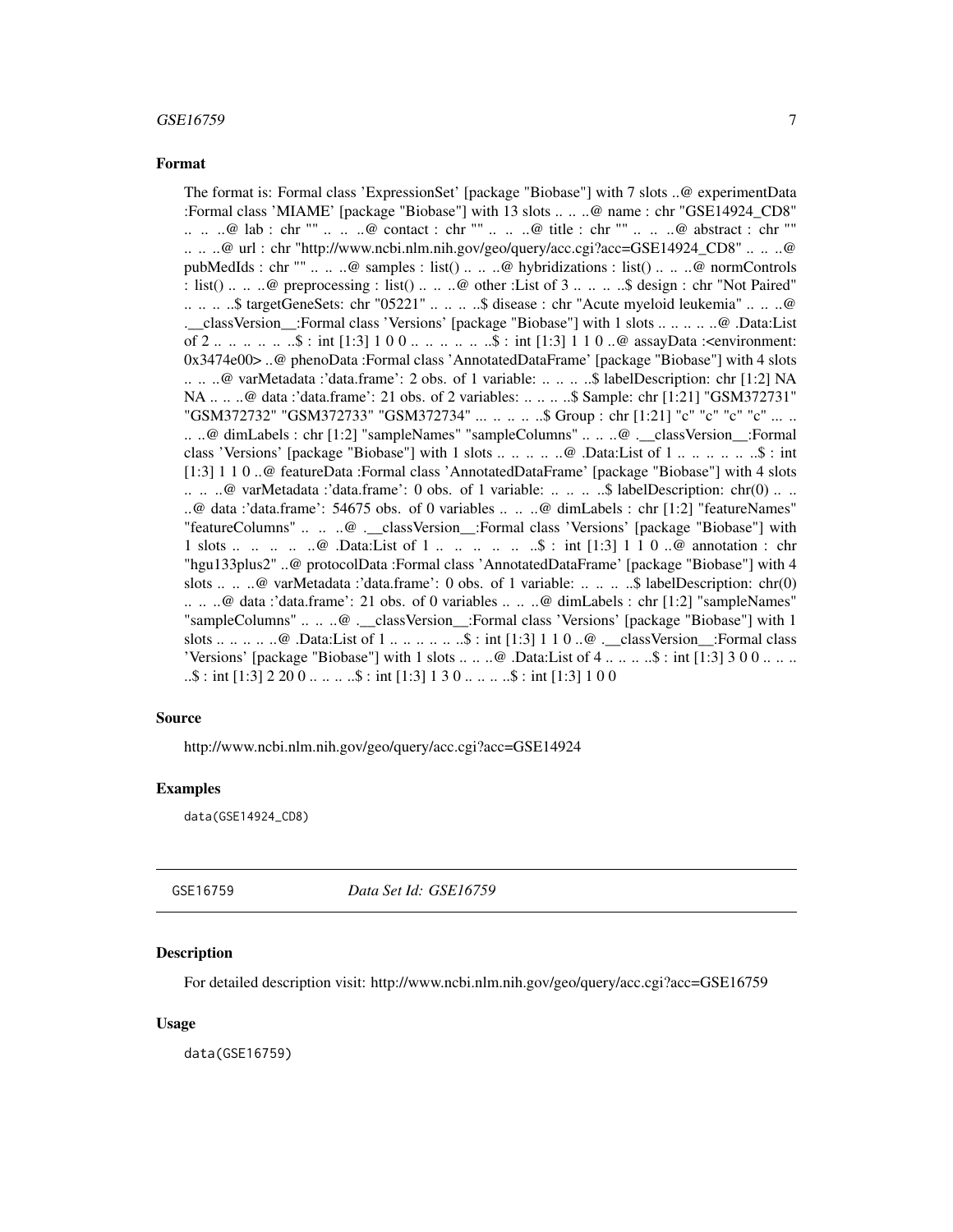<span id="page-7-0"></span>The format is: Formal class 'ExpressionSet' [package "Biobase"] with 7 slots ..@ experimentData :Formal class 'MIAME' [package "Biobase"] with 13 slots .. .. ..@ name : chr "GSE16759" .. .. ..@ lab : chr "" .. .. ..@ contact : chr "" .. .. ..@ title : chr "" .. .. ..@ abstract : chr "" .. .. ..@ url : chr "http://www.ncbi.nlm.nih.gov/geo/query/acc.cgi?acc=GSE16759" .. .. ..@ pubMedIds : chr ""  $\ldots$   $\ldots$   $\omega$  samples : list()  $\ldots$   $\ldots$   $\omega$  hybridizations : list()  $\ldots$   $\ldots$   $\omega$  normControls : list()  $\ldots$   $\ldots$   $\omega$  preprocessing : list()  $\ldots$   $\ldots$   $\omega$  other : List of 3  $\ldots$   $\ldots$   $\ldots$  design : chr "Not Paired" .. .. .. ..\$ targetGeneSets: chr "05010" .. .. .. ..\$ disease : chr "Alzheimer's disease" .. .. ..@ .\_\_classVersion\_\_:Formal class 'Versions' [package "Biobase"] with 1 slots .. .. .. .. ..@ .Data:List of 2 .. .. .. .. .. ..\$ : int [1:3] 1 0 0 .. .. .. .. .. ..\$ : int [1:3] 1 1 0 ..@ assayData :<environment: 0x3472060> ..@ phenoData :Formal class 'AnnotatedDataFrame' [package "Biobase"] with 4 slots .. .. ..@ varMetadata :'data.frame': 2 obs. of 1 variable: .. .. .. ..\$ labelDescription: chr [1:2] NA NA .. .. ..@ data :'data.frame': 8 obs. of 2 variables: .. .. .. ..\$ Sample: chr [1:8] "GSM420149" "GSM420150" "GSM420151" "GSM420152" ... .. .. .. \$ Group : chr [1:8] "c" "c" "c" "c" ... .. .. ..@ dimLabels : chr [1:2] "sampleNames" "sampleColumns" .. .. ..@ .\_\_classVersion\_\_:Formal class 'Versions' [package "Biobase"] with 1 slots .. .. .. .. ..@ .Data:List of 1 .. .. .. .. .. ..\$ : int [1:3] 1 1 0 ..@ featureData :Formal class 'AnnotatedDataFrame' [package "Biobase"] with 4 slots .. .. ..@ varMetadata :'data.frame': 0 obs. of 1 variable: .. .. .. ..\$ labelDescription: chr(0) .. .. ..@ data :'data.frame': 54675 obs. of 0 variables .. .. ..@ dimLabels : chr [1:2] "featureNames" "featureColumns" .. .. ..@ .\_\_classVersion\_\_:Formal class 'Versions' [package "Biobase"] with 1 slots .. .. .. .. ..@ .Data:List of 1 .. .. .. .. .. ..\$ : int [1:3] 1 1 0 ..@ annotation : chr "hgu133plus2" ..@ protocolData :Formal class 'AnnotatedDataFrame' [package "Biobase"] with 4 slots .. .. ..@ varMetadata :'data.frame': 0 obs. of 1 variable: .. .. .. ..\$ labelDescription: chr(0) .. .. ..@ data :'data.frame': 8 obs. of 0 variables .. .. ..@ dimLabels : chr [1:2] "sampleNames" "sampleColumns" .. .. ..@ .\_\_classVersion\_\_:Formal class 'Versions' [package "Biobase"] with 1 slots .. .. .. .. ..@ .Data:List of 1 .. .. .. .. .. ..\$ : int [1:3] 1 1 0 ..@ .\_\_classVersion\_\_:Formal class 'Versions' [package "Biobase"] with 1 slots .. .. ..@ .Data:List of 4 .. .. .. ..\$ : int [1:3] 3 0 0 .. .. .. ..\$ : int [1:3] 2 20 0  $\dots \dots \dots$ \$ : int [1:3] 1 3 0  $\dots \dots \dots$ \$ : int [1:3] 1 0 0

#### Source

http://www.ncbi.nlm.nih.gov/geo/query/acc.cgi?acc=GSE16759

#### Examples

data(GSE16759)

GSE19420 *Data Set Id: GSE19420*

#### **Description**

For detailed description visit: http://www.ncbi.nlm.nih.gov/geo/query/acc.cgi?acc=GSE19420

#### Usage

data(GSE19420)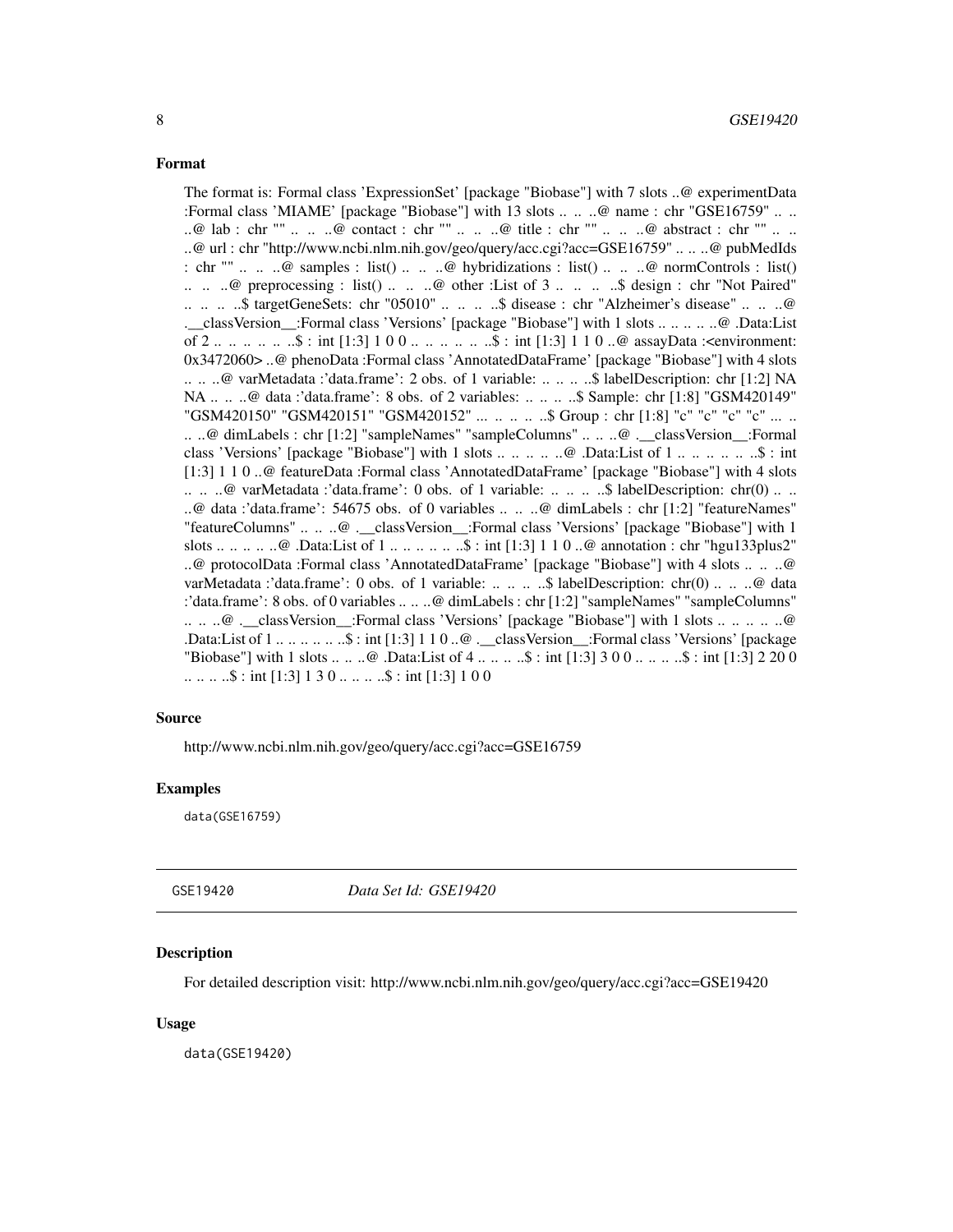#### <span id="page-8-0"></span> $GSE20164$  9

#### Format

The format is: Formal class 'ExpressionSet' [package "Biobase"] with 7 slots ..@ experimentData :Formal class 'MIAME' [package "Biobase"] with 13 slots .. .. ..@ name : chr "GSE19420" .. .. ..@ lab : chr "" .. .. ..@ contact : chr "" .. .. ..@ title : chr "" .. .. ..@ abstract : chr "" .. .. ..@ url : chr "http://www.ncbi.nlm.nih.gov/geo/query/acc.cgi?acc=GSE19420" .. .. ..@ pubMedIds : chr ""  $\ldots$   $\ldots$   $\omega$  samples : list()  $\ldots$   $\ldots$   $\omega$  hybridizations : list()  $\ldots$   $\ldots$   $\omega$  normControls : list()  $\ldots$   $\ldots$   $\omega$  preprocessing : list()  $\ldots$   $\ldots$   $\omega$  other : List of 3  $\ldots$   $\ldots$   $\ldots$   $\omega$  design : chr "Not Paired"  $\ldots$   $\ldots$ .. ..\$ targetGeneSets: chr "Diabetes Mellitus Type2" .. .. .. ..\$ disease : chr "Diabetes Mellitus Type2" .. .. ..@ .\_\_classVersion\_\_:Formal class 'Versions' [package "Biobase"] with 1 slots .. .. .. .. .. @ .Data:List of 2 .. .. .. .. ..\$ : int [1:3] 1 0 0 .. .. .. .. ... ..\$ : int [1:3] 1 1 0 ..@ assayData :<environment: 0x3472418> ..@ phenoData :Formal class 'AnnotatedDataFrame' [package "Biobase"] with 4 slots .. .. ..@ varMetadata :'data.frame': 2 obs. of 1 variable: .. .. .. ..\$ labelDescription: chr [1:2] NA NA .. .. .. @ data :'data.frame': 24 obs. of 2 variables: .. .. .. .. \$ Sample: chr [1:24] "GSM482934" "GSM482938" "GSM482945" "GSM482947" ... .. .. .. ..\$ Group : chr [1:24] "c" "c" "c" "c" ... .. .. ..@ dimLabels : chr [1:2] "sampleNames" "sampleColumns" .. .. ..@ .\_\_classVersion\_\_:Formal class 'Versions' [package "Biobase"] with 1 slots .. .. .. .. ..@ .Data:List of 1 .. .. .. .. .. ..\$ : int [1:3] 1 1 0 ..@ featureData :Formal class 'AnnotatedDataFrame' [package "Biobase"] with 4 slots .. .. ..@ varMetadata :'data.frame': 0 obs. of 1 variable: .. .. ...  $\therefore$  labelDescription: chr(0) ...  $\therefore$   $\theta$  data :'data.frame': 54675 obs. of 0 variables ...  $\therefore$   $\theta$ dimLabels : chr [1:2] "featureNames" "featureColumns" .. .. ..@ .\_\_classVersion\_\_:Formal class 'Versions' [package "Biobase"] with 1 slots .. .. .. .. ..@ .Data:List of 1 .. .. .. .. .. ..\$ : int [1:3] 1 1 0 ..@ annotation : chr "hgu133plus2" ..@ protocolData :Formal class 'AnnotatedDataFrame' [package "Biobase"] with 4 slots .. .. ..@ varMetadata :'data.frame': 0 obs. of 1 variable: .. .. .. ..\$ labelDescription: chr(0) .. .. ..@ data :'data.frame': 24 obs. of 0 variables .. .. ..@ dimLabels : chr [1:2] "sampleNames" "sampleColumns" .. .. ..@ .\_\_classVersion\_\_:Formal class 'Versions' [package "Biobase"] with 1 slots .. .. .. .. ..@ .Data:List of 1 .. .. .. .. .. ..\$ : int [1:3] 1 1 0 ..@ .\_\_classVersion\_\_:Formal class 'Versions' [package "Biobase"] with 1 slots .. .. ..@ .Data:List of 4 .. .. .. ..\$ : int [1:3] 3 0 0 .. .. .. ..\$ : int [1:3] 2 20 0 .. .. .. ..\$ : int [1:3] 1 3 0 .. .. .. ..\$ : int [1:3] 1 0  $\theta$ 

#### Source

http://www.ncbi.nlm.nih.gov/geo/query/acc.cgi?acc=GSE19420

#### Examples

data(GSE19420)

GSE20164 *Data Set Id: GSE20164*

#### **Description**

For detailed description visit: http://www.ncbi.nlm.nih.gov/geo/query/acc.cgi?acc=GSE20164

#### Usage

data(GSE20164)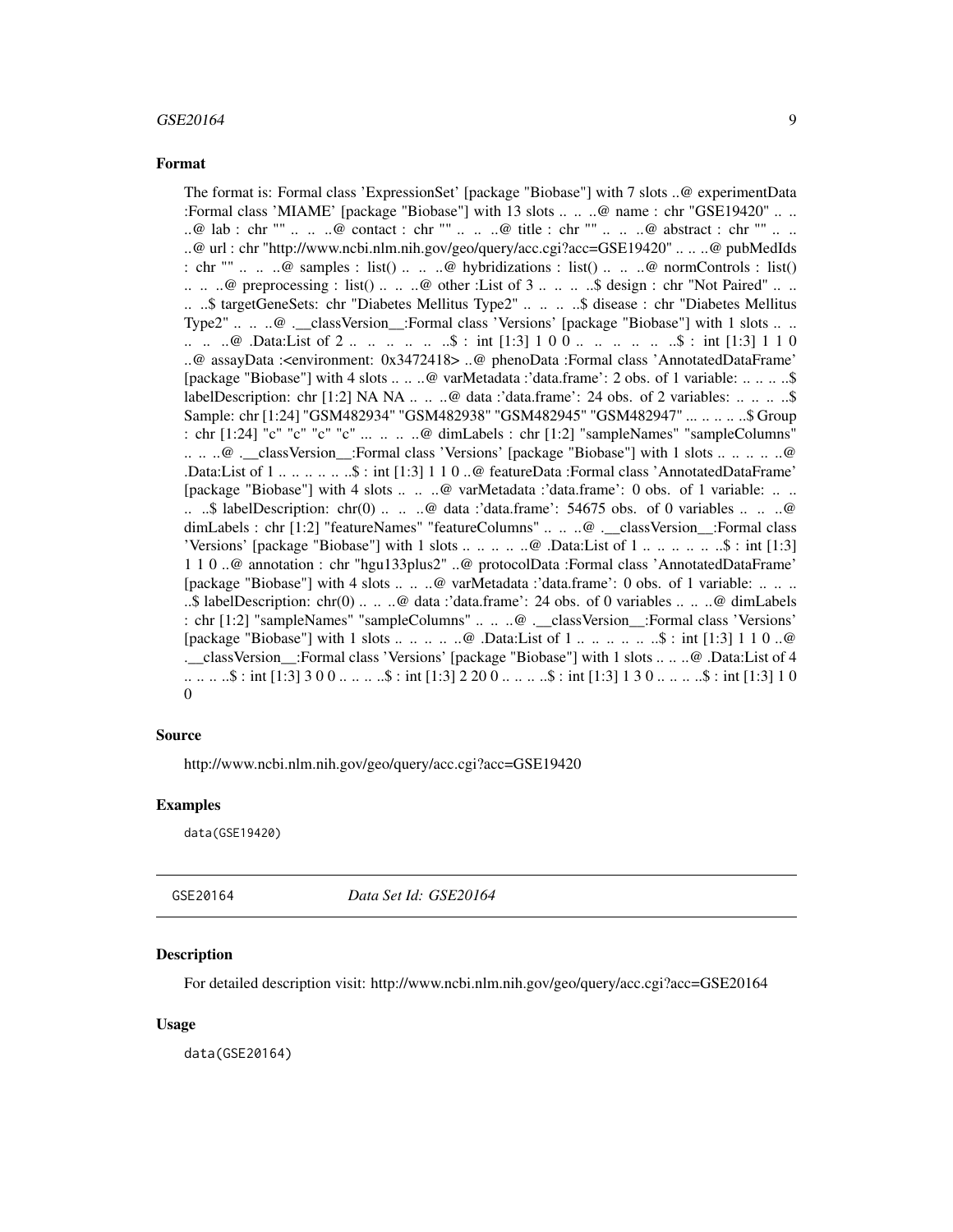<span id="page-9-0"></span>The format is: Formal class 'ExpressionSet' [package "Biobase"] with 7 slots ..@ experimentData :Formal class 'MIAME' [package "Biobase"] with 13 slots .. .. ..@ name : chr "GSE20164" .. .. ..@ lab : chr "" .. .. ..@ contact : chr "" .. .. ..@ title : chr "" .. .. ..@ abstract : chr "" .. .. ..@ url : chr "http://www.ncbi.nlm.nih.gov/geo/query/acc.cgi?acc=GSE20164" .. .. ..@ pubMedIds : chr ""  $\ldots$   $\ldots$   $\omega$  samples : list()  $\ldots$   $\ldots$   $\omega$  hybridizations : list()  $\ldots$   $\ldots$   $\omega$  normControls : list()  $\ldots$ .. ..@ preprocessing : list() .. .. ..@ other :List of 3 .. .. ... \$ design : chr "Not Paired" .. .. .. ..\$ targetGeneSets: chr "Parkinson disease" .. .. .. ..\$ disease : chr "Parkinson disease" .. .. ..@ .\_\_classVersion\_\_:Formal class 'Versions' [package "Biobase"] with 1 slots .. .. .. .. ..@ .Data:List of 2 .. .. .. .. .. ..\$ : int [1:3] 1 0 0 .. .. .. .. .. ..\$ : int [1:3] 1 1 0 ..@ assayData :<environment: 0x346d510> ..@ phenoData :Formal class 'AnnotatedDataFrame' [package "Biobase"] with 4 slots .. .. ..@ varMetadata :'data.frame': 2 obs. of 1 variable: .. .. .. ..\$ labelDescription: chr [1:2] NA NA .. .. ..@ data :'data.frame': 11 obs. of 2 variables: .. .. .. ..\$ Sample: chr [1:11] "GSM506013" "GSM506014" "GSM506019" "GSM506020" ... .. .. .. ..\$ Group : chr [1:11] "c" "c" "c" "c" ... .. .. ..@ dimLabels : chr [1:2] "sampleNames" "sampleColumns" .. .. ..@ .\_\_classVersion\_\_:Formal class 'Versions' [package "Biobase"] with 1 slots .. .. .. .. .. @ .Data:List of 1 .. .. .. .. .. .. \$ : int [1:3] 1 1 0 ..@ featureData :Formal class 'AnnotatedDataFrame' [package "Biobase"] with 4 slots .. .. ..@ varMetadata :'data.frame': 0 obs. of 1 variable: .. .. .. ..\$ labelDescription: chr(0)  $\ldots$   $\ldots$   $\omega$  data :'data.frame': 22283 obs. of 0 variables  $\ldots$   $\ldots$   $\omega$  dimLabels : chr [1:2] "featureNames" "featureColumns" .. .. ..@ .\_\_classVersion\_\_:Formal class 'Versions' [package "Biobase"] with 1 slots .. .. .. .. .. ..@ .Data:List of 1 .. .. .. .. .. ..\$ : int [1:3] 1 1 0 ..@ annotation : chr "hgu133a" ..@ protocolData :Formal class 'AnnotatedDataFrame' [package "Biobase"] with 4 slots .. .. ..@ varMetadata :'data.frame': 0 obs. of 1 variable: .. .. .. ..\$ labelDescription: chr(0) .. .. ..@ data :'data.frame': 11 obs. of 0 variables .. .. ..@ dimLabels : chr [1:2] "sampleNames" "sampleColumns" .. .. ..@ . classVersion :Formal class 'Versions' [package "Biobase"] with 1 slots .. .. .. .. ..@ .Data:List of 1 .. .. .. .. .. ..\$ : int [1:3] 1 1 0 ..@ .\_\_classVersion\_\_:Formal class 'Versions' [package "Biobase"] with 1 slots  $\dots \dots \omega$ . Data:List of  $4 \dots \dots \dots \$  : int [1:3] 3 0 0  $\dots \dots$  $\ldots$ \$ : int [1:3] 2 20 0  $\ldots$  ...  $\ldots$ \$ : int [1:3] 1 3 0  $\ldots$  ...  $\ldots$ \$ : int [1:3] 1 0 0

#### Source

http://www.ncbi.nlm.nih.gov/geo/query/acc.cgi?acc=GSE20164

#### Examples

data(GSE20164)

GSE22780 *Data Set Id: GSE22780*

#### **Description**

For detailed description visit: http://www.ncbi.nlm.nih.gov/geo/query/acc.cgi?acc=GSE22780

#### Usage

data(GSE22780)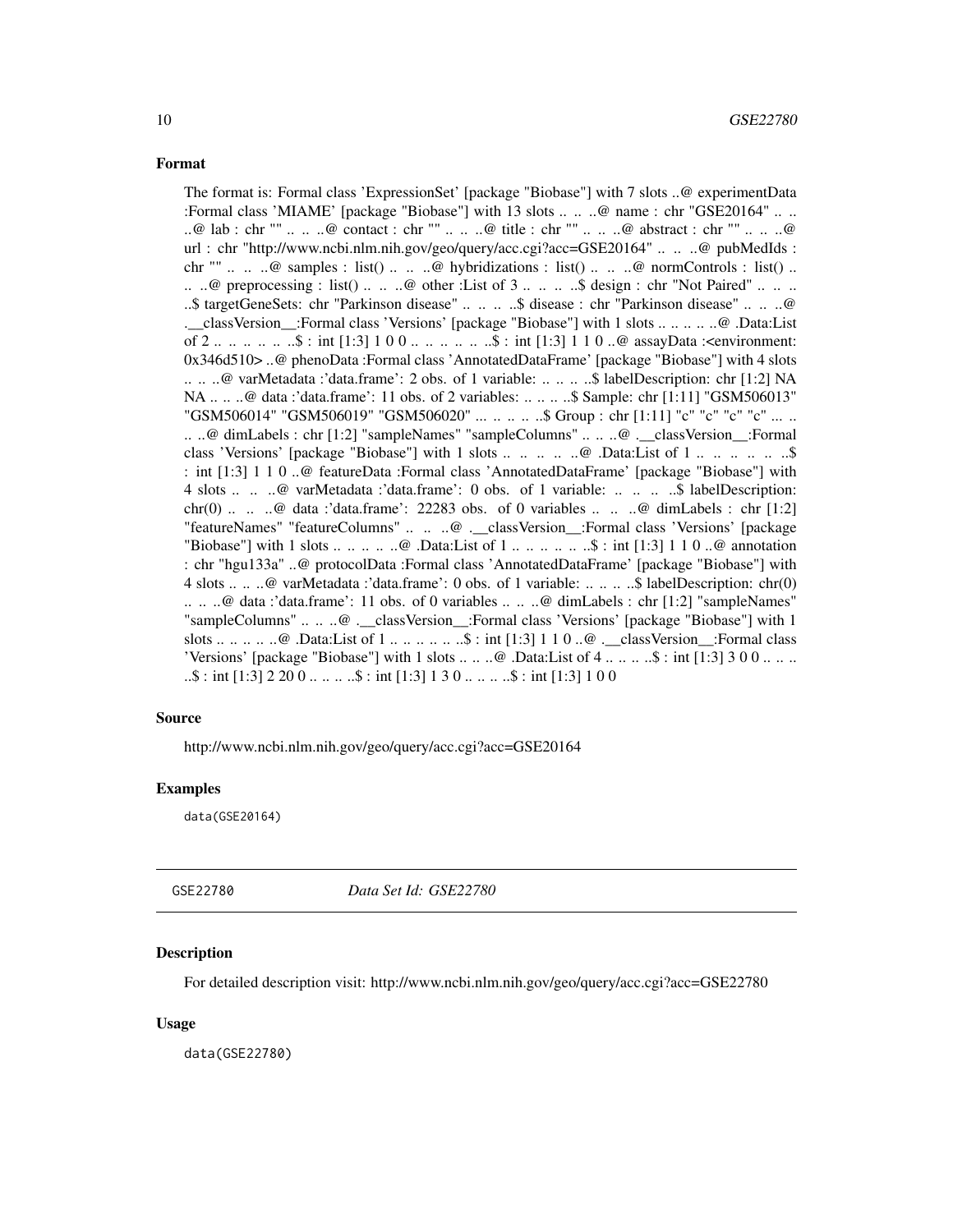<span id="page-10-0"></span>The format is: Formal class 'ExpressionSet' [package "Biobase"] with 7 slots ..@ experimentData :Formal class 'MIAME' [package "Biobase"] with 13 slots .. .. ..@ name : chr "GSE22780" .. .. ..@ lab : chr "" .. .. ..@ contact : chr "" .. .. ..@ title : chr "" .. .. ..@ abstract : chr "" .. .. ..@ url : chr "http://www.ncbi.nlm.nih.gov/geo/query/acc.cgi?acc=GSE22780" .. .. ..@ pubMedIds : chr ""  $\ldots$   $\ldots$   $\omega$  samples : list()  $\ldots$   $\ldots$   $\omega$  hybridizations : list()  $\ldots$   $\ldots$   $\omega$  normControls : list()  $\ldots$   $\ldots$   $\omega$  preprocessing : list()  $\ldots$   $\ldots$   $\omega$  other : List of 3  $\ldots$   $\ldots$   $\ldots$ \$ design : chr "Paired"  $\ldots$   $\ldots$   $\ldots$ \$ targetGeneSets: chr "Pancreatic Neoplasms" .. .. .. ..\$ disease : chr "Pancreatic Neoplasms" .. .. ..@ .\_\_classVersion\_\_:Formal class 'Versions' [package "Biobase"] with 1 slots .. .. .. .. ..@ .Data:List of 2 .. .. .. .. .. ..\$ : int [1:3] 1 0 0 .. .. .. .. .. ..\$ : int [1:3] 1 1 0 ..@ assayData :<environment: 0x33b93f0> ..@ phenoData :Formal class 'AnnotatedDataFrame' [package "Biobase"] with 4 slots .. .. ..@ varMetadata :'data.frame': 3 obs. of 1 variable: .. .. .. ..\$ labelDescription: chr [1:3] NA NA NA .. .. ..@ data :'data.frame': 16 obs. of 3 variables: .. .. .. ..\$ Sample: chr [1:16] "GSM563305" "GSM563307" "GSM563309" "GSM563311" ... .. .. .. .. \$ Group : chr [1:16] "c" "c" "c" "c" ... .. .. .. ..\$ Block : chr [1:16] "1" "2" "3" "4" ... .. .. ..@ dimLabels : chr [1:2] "sampleNames" "sampleColumns" .. .. ..@ .\_\_classVersion\_\_:Formal class 'Versions' [package "Biobase"] with 1 slots ... ... .. ..@ .Data:List of 1 ... ... ... ... \$ : int  $[1:3]$  1 1 0 ..@ featureData :Formal class 'AnnotatedDataFrame' [package "Biobase"] with 4 slots .. .. ..@ varMetadata :'data.frame': 0 obs. of 1 variable: .. .. .. ..\$ labelDescription: chr(0) .. .. ..@ data :'data.frame': 54675 obs. of 0 variables .. .. ..@ dimLabels : chr [1:2] "featureNames" "featureColumns" .. .. ..@ .\_\_classVersion\_\_:Formal class 'Versions' [package "Biobase"] with 1 slots .. .. .. .. ..@ .Data:List of 1 .. .. .. .. .. ..\$ : int [1:3] 1 1 0 ..@ annotation : chr "hgu133plus2" ..@ protocolData :Formal class 'AnnotatedDataFrame' [package "Biobase"] with 4 slots .. .. ..@ varMetadata :'data.frame': 0 obs. of 1 variable: .. .. .. ..\$ labelDescription: chr(0) .. .. ..@ data :'data.frame': 16 obs. of 0 variables .. .. ..@ dimLabels : chr [1:2] "sampleNames" "sampleColumns" .. .. ..@ .\_\_classVersion\_\_:Formal class 'Versions' [package "Biobase"] with 1 slots .. .. .. .. ..@ .Data:List of 1 .. .. .. .. .. ..\$ : int [1:3] 1 1 0 ..@ .\_\_classVersion\_\_:Formal class 'Versions' [package "Biobase"] with 1 slots .. .. ..@ .Data:List of 4 .. .. .. ..\$ : int [1:3] 3 0 0 .. .. .. ..\$ : int [1:3] 2 20 0 .. .. .. ..\$ : int [1:3] 1 3 0 .. .. .. ..\$ : int [1:3] 1 0  $\theta$ 

#### Source

http://www.ncbi.nlm.nih.gov/geo/query/acc.cgi?acc=GSE22780

#### Examples

data(GSE22780)

GSE23878 *Data Set Id: GSE23878*

#### Description

For detailed description visit: http://www.ncbi.nlm.nih.gov/geo/query/acc.cgi?acc=GSE23878

#### Usage

data(GSE23878)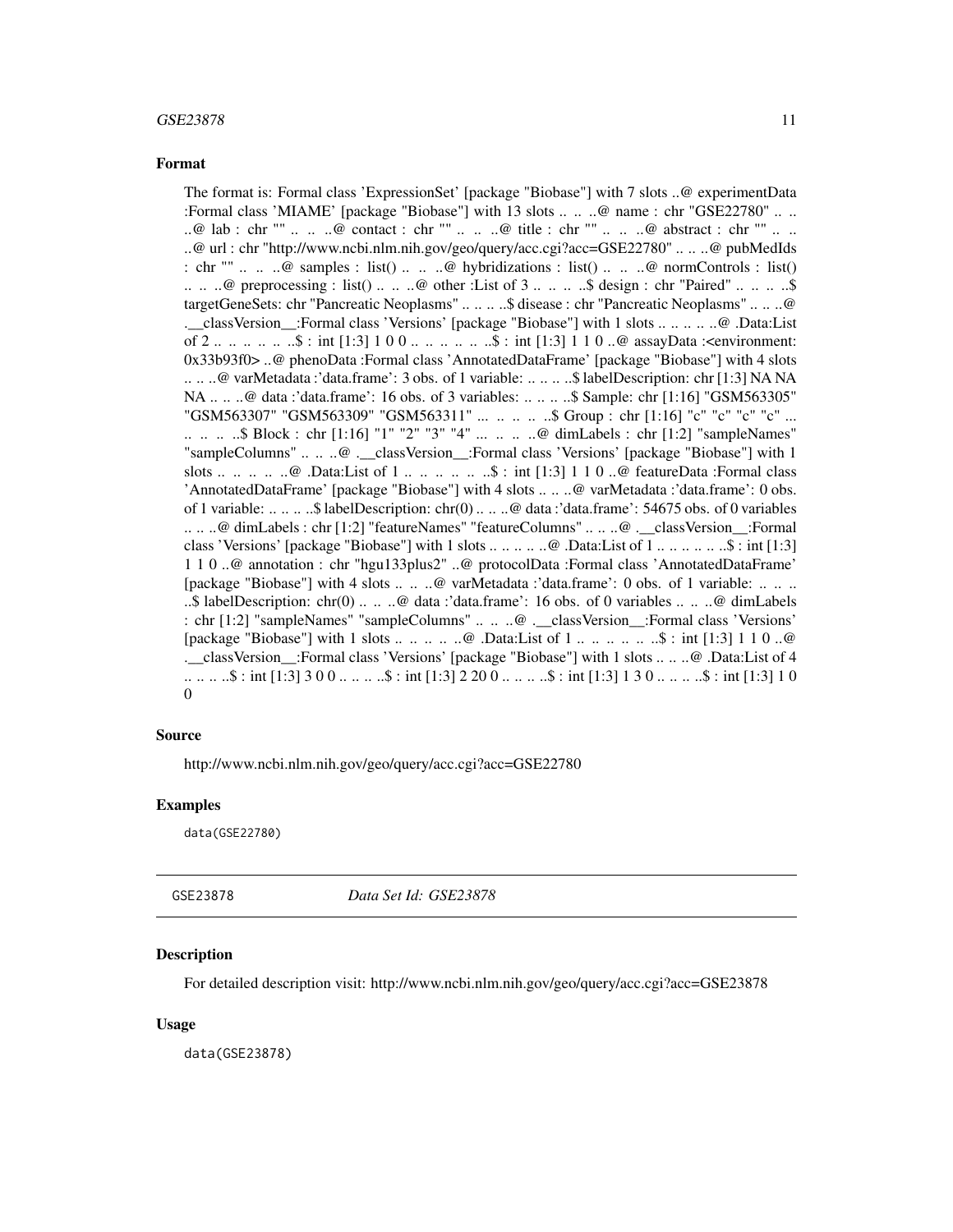<span id="page-11-0"></span>The format is: Formal class 'ExpressionSet' [package "Biobase"] with 7 slots ..@ experimentData :Formal class 'MIAME' [package "Biobase"] with 13 slots .. .. ..@ name : chr "GSE23878" .. .. ..@ lab : chr "" .. .. ..@ contact : chr "" .. .. ..@ title : chr "" .. .. ..@ abstract : chr "" .. .. ..@ url : chr "http://www.ncbi.nlm.nih.gov/geo/query/acc.cgi?acc=GSE23878" .. .. ..@ pubMedIds : chr "" .. .. ..@ samples : list() .. .. ..@ hybridizations : list() .. .. ..@ normControls : list() .. .. ..@ preprocessing : list() .. .. ..@ other :List of 3 .. .. .. ..\$ design : chr "Paired" .. .. .. ..\$ targetGeneSets: chr "05210" .. .. .. ..\$ disease : chr "Colorectal cancer" .. .. ..@ .\_\_classVersion\_\_:Formal class 'Versions' [package "Biobase"] with 1 slots  $\dots \dots \dots \dots$  .@ .Data:List of  $2 \dots \dots \dots \dots \dots \dots \dots \dots \dots$  : int [1:3] 1 0 0 .. .. .. .. .. ..\$ : int [1:3] 1 1 0 ..@ assayData :<environment: 0x3466988> ..@ phenoData :Formal class 'AnnotatedDataFrame' [package "Biobase"] with 4 slots .. .. ..@ varMetadata :'data.frame': 3 obs. of 1 variable: .. .. .. ..\$ labelDescription: chr [1:3] NA NA NA .. .. ..@ data :'data.frame': 38 obs. of 3 variables: .. .. .. ..\$ Sample: chr [1:38] "GSM588863" "GSM588864" "GSM588865" "GSM588867" ... .. .. .. ..\$ Group : chr [1:38] "c" "c" "c" "c" ... .. .. .. ..\$ Block : chr [1:38] "2" "3" "8" "11" ... .. .. ..@ dimLabels : chr [1:2] "sampleNames" "sampleColumns" .. .. ..@ .\_\_classVersion\_\_:Formal class 'Versions' [package "Biobase"] with 1 slots .. .. .. .. ..@ .Data:List of 1 .. .. .. .. .. ..\$ : int [1:3] 1 1 0 ..@ featureData :Formal class 'AnnotatedDataFrame' [package "Biobase"] with 4 slots .. .. ..@ varMetadata :'data.frame': 0 obs. of 1 variable: .. .. ... ... \$ labelDescription: chr(0) .. .. ..@ data :'data.frame': 54675 obs. of 0 variables .. .. ..@ dimLabels : chr [1:2] "featureNames" "featureColumns" .. .. ..@ .\_\_classVersion\_\_:Formal class 'Versions' [package "Biobase"] with 1 slots ... .. .. .. .. ..@ .Data:List of 1 ... ... ... ... ..\$ : int [1:3] 1 1 0 ..@ annotation : chr "hgu133plus2" ..@ protocolData :Formal class 'AnnotatedDataFrame' [package "Biobase"] with 4 slots .. .. ..@ varMetadata :'data.frame': 0 obs. of 1 variable: .. .. ... ...\$ labelDescription: chr(0) .. .. ..@ data :'data.frame': 38 obs. of 0 variables .. .. ..@ dimLabels : chr [1:2] "sampleNames" "sampleColumns" .. .. ..@ .\_\_classVersion\_\_:Formal class 'Versions' [package "Biobase"] with 1 slots .. .. .. .. ..@ .Data:List of 1 .. .. .. .. .. ..\$ : int [1:3] 1 1 0 ..@ .\_\_classVersion\_\_:Formal class 'Versions' [package "Biobase"] with 1 slots .. .. ..@ .Data:List of 4 .. .. .. ..\$ : int [1:3] 3 0 0 .. .. .. ..\$ : int [1:3] 2 20 0 .. .. .. ..\$ : int [1:3] 1 3 0 .. .. .. ..\$ : int [1:3] 1 0  $\theta$ 

#### Source

http://www.ncbi.nlm.nih.gov/geo/query/acc.cgi?acc=GSE23878

#### Examples

data(GSE23878)

GSE24739\_G0 *Data Set Id: GSE24739\_G0*

#### Description

For detailed description visit: http://www.ncbi.nlm.nih.gov/geo/query/acc.cgi?acc=GSE24739

#### Usage

data(GSE24739\_G0)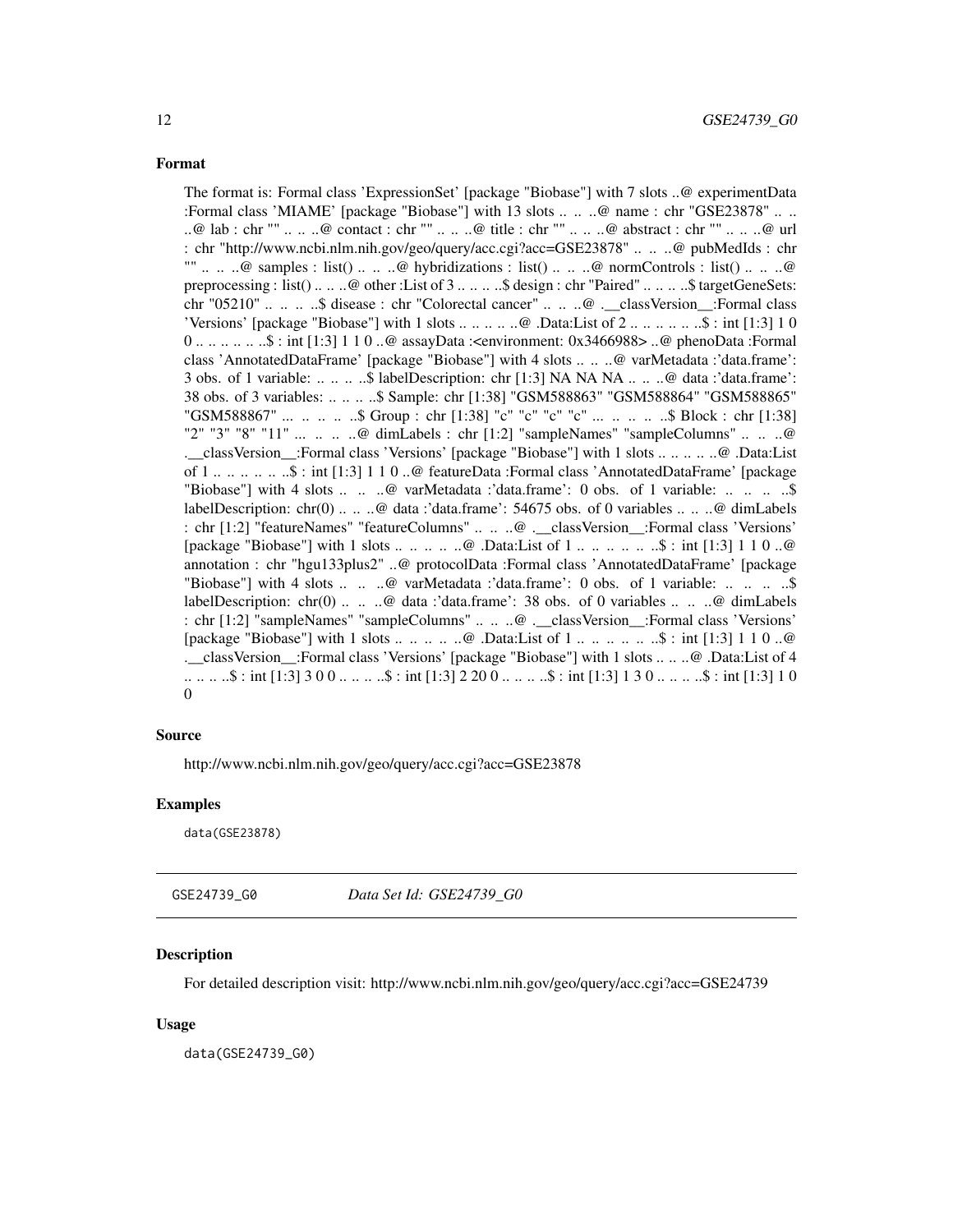<span id="page-12-0"></span>The format is: Formal class 'ExpressionSet' [package "Biobase"] with 7 slots ..@ experimentData :Formal class 'MIAME' [package "Biobase"] with 13 slots .. .. ..@ name : chr "GSE24739\_G0" .. .. ..@ lab : chr "" .. .. ..@ contact : chr "" .. .. ..@ title : chr "" .. .. ..@ abstract : chr "" .. .. ..@ url : chr "http://www.ncbi.nlm.nih.gov/geo/query/acc.cgi?acc=GSE24739\_G0" .. .. ..@ pubMedIds : chr "" .. .. ..@ samples : list() .. .. ..@ hybridizations : list() .. .. ..@ normControls : list() .. .. ..@ preprocessing : list() .. .. ..@ other :List of  $3 \ldots \ldots$ ...\$ design : chr "Not Paired" .. .. .. ..\$ targetGeneSets: chr "05220" .. .. .. ..\$ disease : chr "Chronic myeloid leukemia" .. .. ..@ .\_\_classVersion\_\_:Formal class 'Versions' [package "Biobase"] with 1 slots .. .. .. .. ..@ .Data:List of 2 .. .. .. .. .. ..\$ : int [1:3] 1 0 0 .. .. .. .. .. ..\$ : int [1:3] 1 1 0 ..@ assayData :<environment: 0x34626d8> ..@ phenoData :Formal class 'AnnotatedDataFrame' [package "Biobase"] with 4 slots .. .. ..@ varMetadata :'data.frame': 2 obs. of 1 variable: .. .. .. ..\$ labelDescription: chr [1:2] NA NA .. .. ..@ data :'data.frame': 12 obs. of 2 variables: .. .. .. ..\$ Sample: chr [1:12] "GSM609354" "GSM609355" "GSM609356" "GSM609357" ... .. .. .. ..\$ Group : chr [1:12] "c" "c" "c" "c" ... .. .. ..@ dimLabels : chr [1:2] "sampleNames" "sampleColumns" .. .. ..@ .\_\_classVersion\_\_:Formal class 'Versions' [package "Biobase"] with 1 slots .. .. .. .. ..@ .Data:List of 1 .. .. .. .. .. ..\$ : int [1:3] 1 1 0 ..@ featureData :Formal class 'AnnotatedDataFrame' [package "Biobase"] with 4 slots .. .. ..@ varMetadata :'data.frame': 0 obs. of 1 variable: .. .. .. ..\$ labelDescription: chr(0) .. .. ..@ data :'data.frame': 54613 obs. of 0 variables .. .. ..@ dimLabels : chr [1:2] "featureNames" "featureColumns" .. .. ..@ .\_\_classVersion\_\_:Formal class 'Versions' [package "Biobase"] with 1 slots ... ..  $\ldots$  ...  $\mathcal{Q}$  .Data:List of 1 ... ... ... ... \$ : int [1:3] 1 1 0 .. $\mathcal{Q}$  annotation : chr "hgu133plus2" ..@ protocolData :Formal class 'AnnotatedDataFrame' [package "Biobase"] with 4 slots .. .. ..@ varMetadata :'data.frame': 0 obs. of 1 variable: .. .. ...\$ labelDescription: chr(0) .. .. ..@ data :'data.frame': 12 obs. of 0 variables .. .. ..@ dimLabels : chr [1:2] "sampleNames" "sampleColumns" .. .. ..@ . classVersion :Formal class 'Versions' [package "Biobase"] with 1 slots .. .. .. .. ..@ .Data:List of 1 .. .. .. .. .. ..\$ : int [1:3] 1 1 0 ..@ .\_\_classVersion\_\_:Formal class 'Versions' [package "Biobase"] with 1 slots  $\dots \dots \omega$ . Data:List of  $4 \dots \dots \dots \$  : int [1:3] 3 0 0  $\dots \dots$  $\ldots$ \$ : int [1:3] 2 20 0  $\ldots$  ...  $\ldots$ \$ : int [1:3] 1 3 0  $\ldots$  ...  $\ldots$ \$ : int [1:3] 1 0 0

#### Source

http://www.ncbi.nlm.nih.gov/geo/query/acc.cgi?acc=GSE24739

#### Examples

data(GSE24739\_G0)

GSE24739\_G1 *Data Set Id: GSE24739\_G1*

#### Description

For detailed description visit: http://www.ncbi.nlm.nih.gov/geo/query/acc.cgi?acc=GSE24739

#### Usage

data(GSE24739\_G1)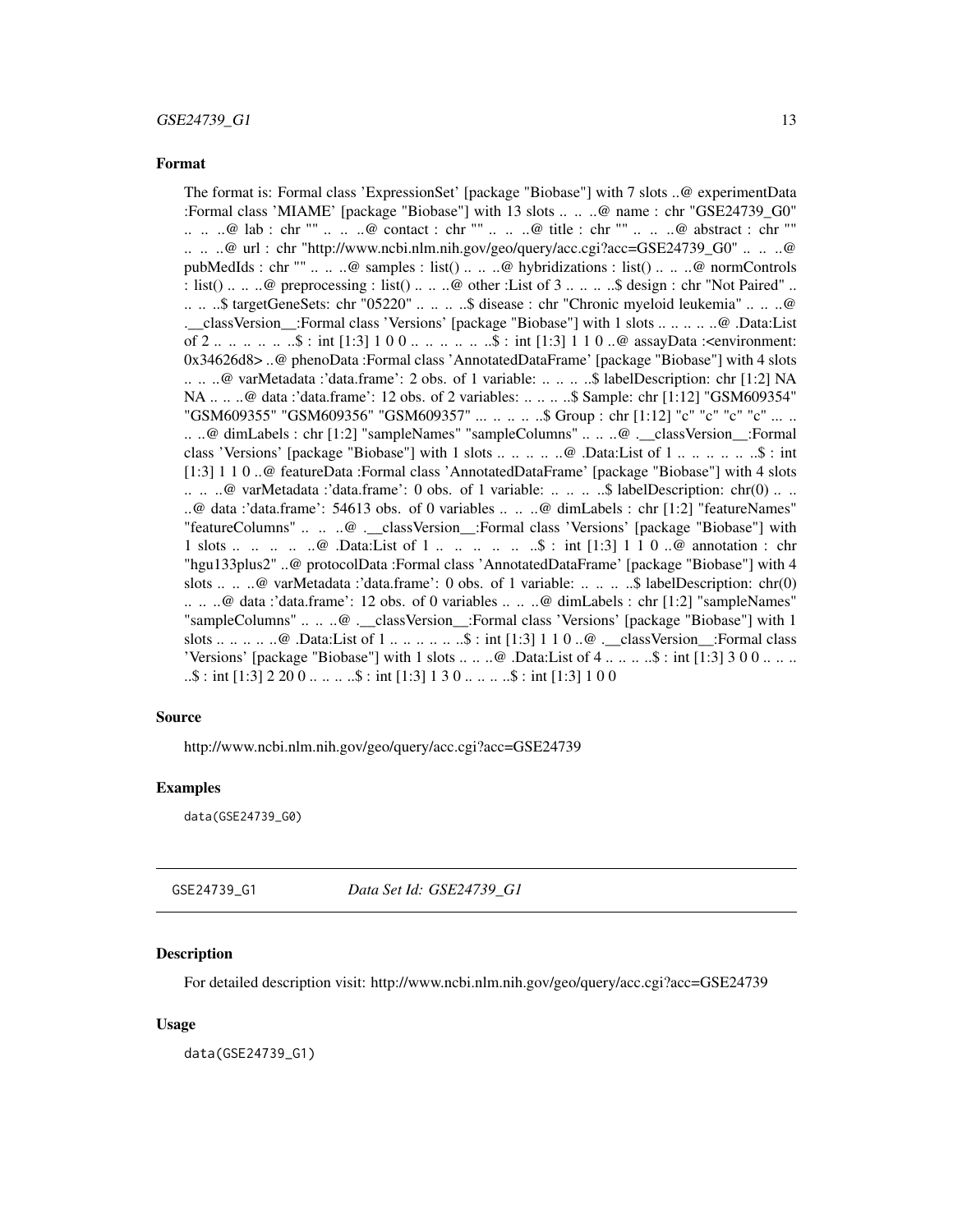<span id="page-13-0"></span>The format is: Formal class 'ExpressionSet' [package "Biobase"] with 7 slots ..@ experimentData :Formal class 'MIAME' [package "Biobase"] with 13 slots .. .. ..@ name : chr "GSE24739\_G1" .. .. ..@ lab : chr "" .. .. ..@ contact : chr "" .. .. ..@ title : chr "" .. .. ..@ abstract : chr "" .. .. ..@ url : chr "http://www.ncbi.nlm.nih.gov/geo/query/acc.cgi?acc=GSE24739\_G1" .. .. ..@ pubMedIds : chr "" .. .. ..@ samples : list() .. .. ..@ hybridizations : list() .. .. ..@ normControls : list() .. .. ..@ preprocessing : list() .. .. ..@ other :List of  $3 \ldots \ldots$ ...\$ design : chr "Not Paired" .. .. .. ..\$ targetGeneSets: chr "05220" .. .. .. ..\$ disease : chr "Chronic myeloid leukemia" .. .. ..@ .\_\_classVersion\_\_:Formal class 'Versions' [package "Biobase"] with 1 slots .. .. .. .. ..@ .Data:List of 2 .. .. .. .. .. ..\$ : int [1:3] 1 0 0 .. .. .. .. .. ..\$ : int [1:3] 1 1 0 ..@ assayData :<environment: 0x3460810> ..@ phenoData :Formal class 'AnnotatedDataFrame' [package "Biobase"] with 4 slots .. .. ..@ varMetadata :'data.frame': 2 obs. of 1 variable: .. .. .. ..\$ labelDescription: chr [1:2] NA NA .. .. ..@ data :'data.frame': 12 obs. of 2 variables: .. .. .. ..\$ Sample: chr [1:12] "GSM609366" "GSM609367" "GSM609368" "GSM609369" ... .. .. .. ..\$ Group : chr [1:12] "c" "c" "c" "c" ... .. .. ..@ dimLabels : chr [1:2] "sampleNames" "sampleColumns" .. .. ..@ .\_\_classVersion\_\_:Formal class 'Versions' [package "Biobase"] with 1 slots .. .. .. .. ..@ .Data:List of 1 .. .. .. .. .. ..\$ : int [1:3] 1 1 0 ..@ featureData :Formal class 'AnnotatedDataFrame' [package "Biobase"] with 4 slots .. .. ..@ varMetadata :'data.frame': 0 obs. of 1 variable: .. .. .. ..\$ labelDescription: chr(0) .. .. ..@ data :'data.frame': 54613 obs. of 0 variables .. .. ..@ dimLabels : chr [1:2] "featureNames" "featureColumns" .. .. ..@ .\_\_classVersion\_\_:Formal class 'Versions' [package "Biobase"] with 1 slots ... ..  $\ldots$  ...  $\mathcal{Q}$  .Data:List of 1 ... ... ... ... \$ : int [1:3] 1 1 0 .. $\mathcal{Q}$  annotation : chr "hgu133plus2" ..@ protocolData :Formal class 'AnnotatedDataFrame' [package "Biobase"] with 4 slots .. .. ..@ varMetadata :'data.frame': 0 obs. of 1 variable: .. .. .. ..\$ labelDescription: chr(0) .. .. ..@ data :'data.frame': 12 obs. of 0 variables .. .. ..@ dimLabels : chr [1:2] "sampleNames" "sampleColumns" .. .. ..@ . classVersion :Formal class 'Versions' [package "Biobase"] with 1 slots .. .. .. .. ..@ .Data:List of 1 .. .. .. .. .. ..\$ : int [1:3] 1 1 0 ..@ .\_\_classVersion\_\_:Formal class 'Versions' [package "Biobase"] with 1 slots  $\dots \dots \omega$ . Data:List of  $4 \dots \dots \dots$ \$: int [1:3] 3 0 0  $\dots \dots$  $\ldots$ \$ : int [1:3] 2 20 0  $\ldots$  ...  $\ldots$ \$ : int [1:3] 1 3 0  $\ldots$  ...  $\ldots$ \$ : int [1:3] 1 0 0

#### Source

http://www.ncbi.nlm.nih.gov/geo/query/acc.cgi?acc=GSE24739

#### Examples

data(GSE24739\_G1)

GSE30153 *Data Set Id: GSE30153*

#### **Description**

For detailed description visit: http://www.ncbi.nlm.nih.gov/geo/query/acc.cgi?acc=GSE30153

#### Usage

data(GSE30153)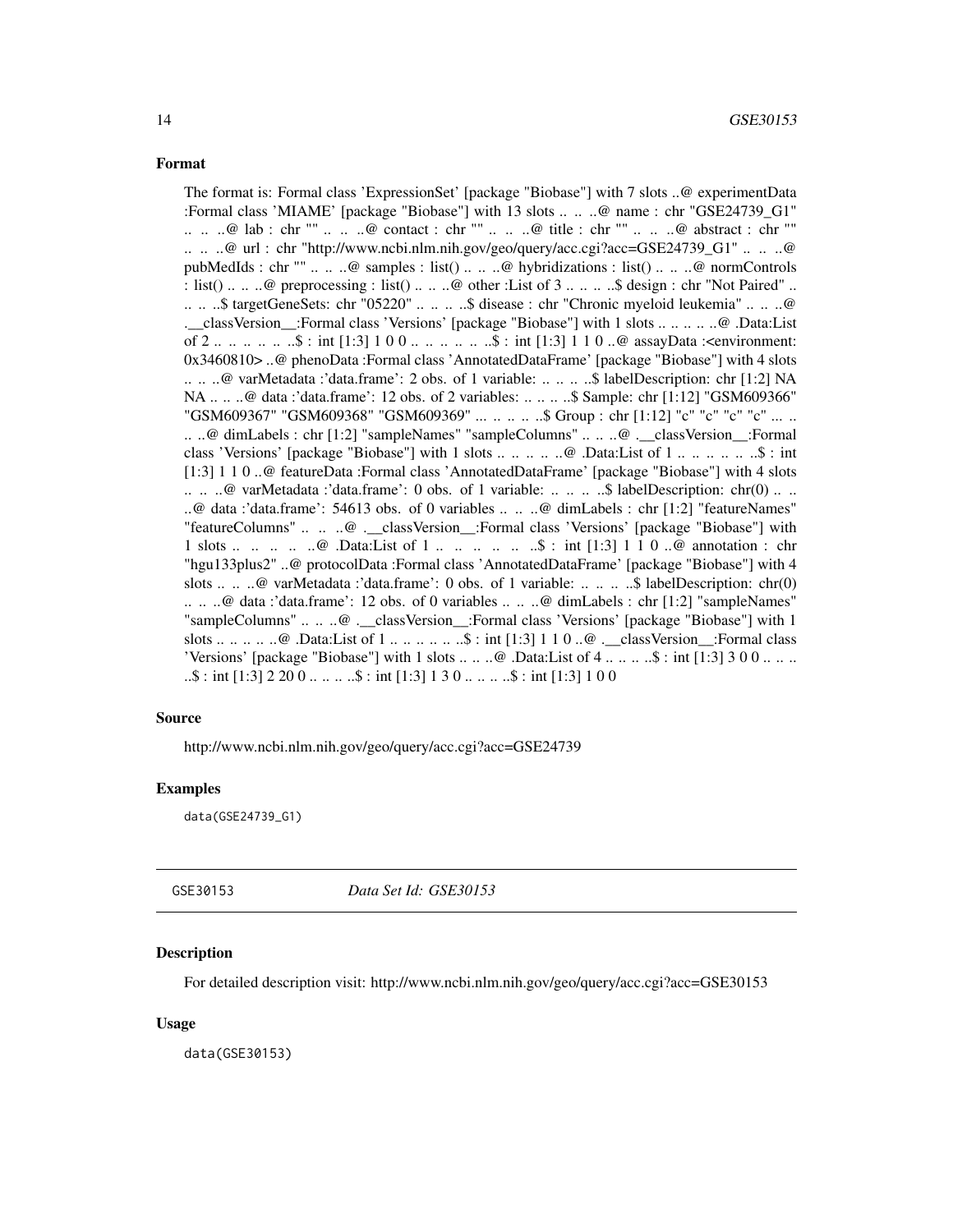#### <span id="page-14-0"></span> $GSE32676$  15

#### Format

The format is: Formal class 'ExpressionSet' [package "Biobase"] with 7 slots ..@ experimentData :Formal class 'MIAME' [package "Biobase"] with 13 slots .. .. ..@ name : chr "GSE30153" .. .. ..@ lab : chr "" .. .. ..@ contact : chr "" .. .. ..@ title : chr "" .. .. ..@ abstract : chr "" .. .. ..@ url : chr "http://www.ncbi.nlm.nih.gov/geo/query/acc.cgi?acc=GSE30153" .. .. ..@ pubMedIds : chr ""  $\ldots \ldots \omega$  samples : list()  $\ldots \ldots \omega$  hybridizations : list()  $\ldots \ldots \omega$  normControls : list()  $\ldots \ldots$ ..@ preprocessing : list() .. .. ..@ other :List of 3 .. .. .. ..\$ design : chr "Not Paired" .. .. .. ..\$ targetGeneSets: chr "Lupus Erythematosus Systemic" .. .. .. ..\$ disease : chr "Lupus Erythematosus Systemic" .. .. ..@ .\_\_classVersion\_\_:Formal class 'Versions' [package "Biobase"] with 1 slots .. .. .. .. .. @ .Data:List of 2 .. .. .. .. .. \$ : int [1:3] 1 0 0 .. .. .. .. .. .. \$ : int [1:3] 1 1 0 ..@ assayData :<environment: 0x345d438> ..@ phenoData :Formal class 'AnnotatedDataFrame' [package "Biobase"] with 4 slots .. .. ..@ varMetadata :'data.frame': 2 obs. of 1 variable: .. .. .. ..\$ labelDescription: chr [1:2] NA NA  $\dots$   $\dots$   $\omega$  data :'data.frame': 26 obs. of 2 variables:  $\dots$   $\dots$   $\ldots$ \$ Sample: chr [1:26] "GSM746743" "GSM746744" "GSM746745" "GSM746746" ... .. .. .. ..\$ Group : chr [1:26] "c" "c" "c" "c" ... .. .. ..@ dimLabels : chr [1:2] "sampleNames" "sampleColumns" .. .. ..@ .\_\_classVersion\_\_:Formal class 'Versions' [package "Biobase"] with 1 slots .. .. .. .. ..@ .Data:List of 1 .. .. .. .. .. ..\$ : int [1:3] 1 1 0 ..@ featureData :Formal class 'AnnotatedDataFrame' [package "Biobase"] with 4 slots .. .. ..@ varMetadata :'data.frame': 0 obs. of 1 variable: .. .. .. ..\$ labelDescription: chr(0) .. .. ..@ data :'data.frame': 34853 obs. of 0 variables .. .. ..@ dimLabels : chr [1:2] "featureNames" "featureColumns" .. .. ..@ .\_\_classVersion\_\_:Formal class 'Versions' [package "Biobase"] with 1 slots .. .. .. .. ..@ .Data:List of 1 .. .. .. .. .. ..\$ : int [1:3] 1 1 0 ..@ annotation : chr "hgu133plus2" ..@ protocolData :Formal class 'AnnotatedDataFrame' [package "Biobase"] with 4 slots .. .. ..@ varMetadata :'data.frame': 0 obs. of 1 variable: .. .. .. ..\$ labelDescription: chr(0) .. .. ..@ data :'data.frame': 26 obs. of 0 variables .. .. ..@ dimLabels : chr [1:2] "sampleNames" "sampleColumns" .. .. ..@ .\_\_classVersion\_\_:Formal class 'Versions' [package "Biobase"] with 1 slots .. .. .. .. ..@ .Data:List of 1 .. .. .. .. .. ..\$ : int [1:3] 1 1 0 ..@ .\_\_classVersion\_\_:Formal class 'Versions' [package "Biobase"] with 1 slots .. .. ..@ .Data:List of 4 .. .. .. ..\$ : int [1:3] 3 0 0 .. .. .. ..\$ : int [1:3] 2 20 0 .. .. .. ..\$ : int [1:3] 1 3 0 .. .. .. ..\$ : int [1:3] 1 0  $\theta$ 

#### Source

http://www.ncbi.nlm.nih.gov/geo/query/acc.cgi?acc=GSE30153

#### Examples

data(GSE30153)

GSE32676 *Data Set Id: GSE32676*

#### Description

For detailed description visit: http://www.ncbi.nlm.nih.gov/geo/query/acc.cgi?acc=GSE32676

#### Usage

data(GSE32676)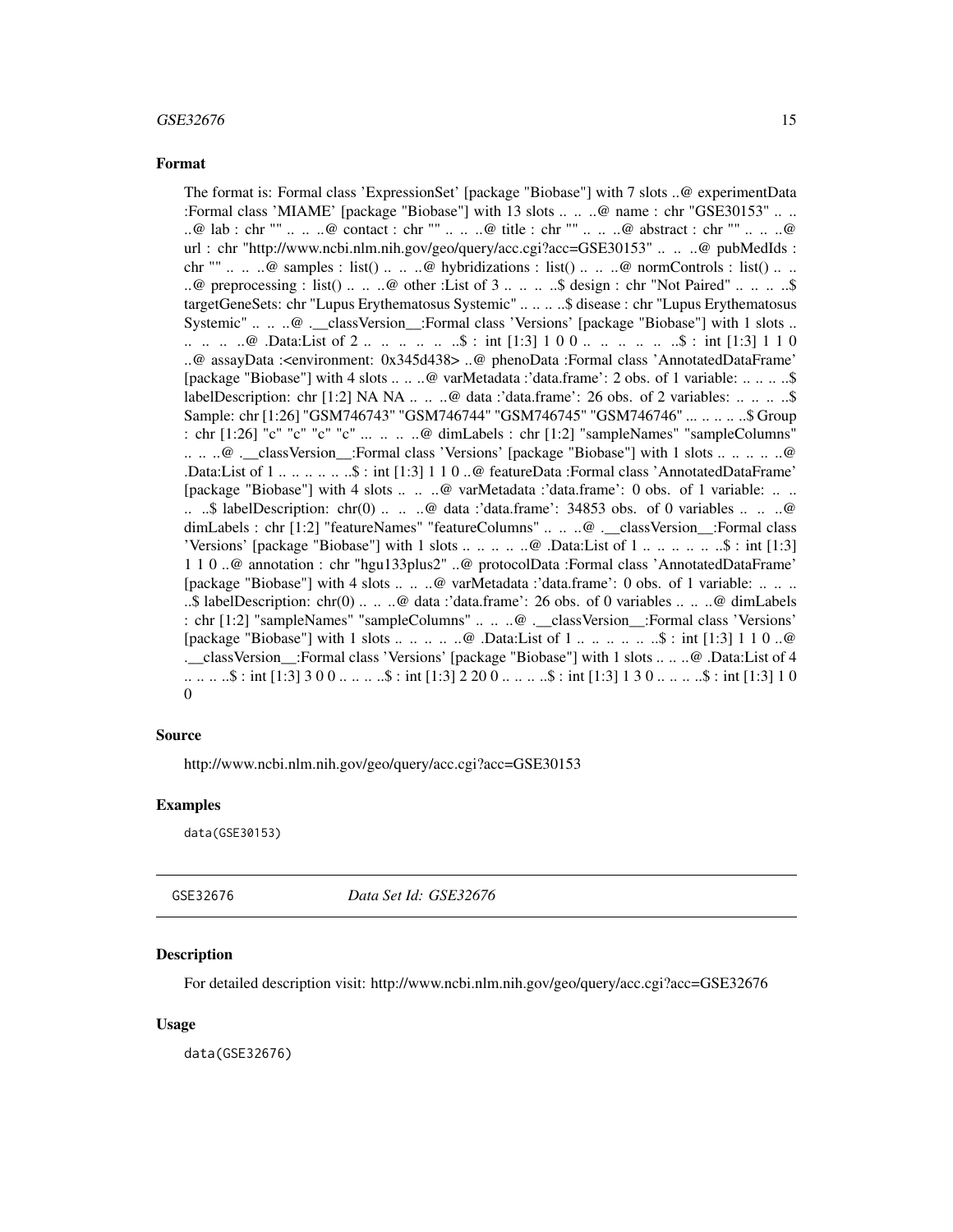<span id="page-15-0"></span>The format is: Formal class 'ExpressionSet' [package "Biobase"] with 7 slots ..@ experimentData :Formal class 'MIAME' [package "Biobase"] with 13 slots .. .. ..@ name : chr "GSE32676" .. .. ..@ lab : chr "" .. .. ..@ contact : chr "" .. .. ..@ title : chr "" .. .. ..@ abstract : chr "" .. .. ..@ url : chr "http://www.ncbi.nlm.nih.gov/geo/query/acc.cgi?acc=GSE32676" .. .. ..@ pubMedIds : chr ""  $\ldots$   $\ldots$   $\omega$  samples : list()  $\ldots$   $\ldots$   $\omega$  hybridizations : list()  $\ldots$   $\ldots$   $\omega$  normControls : list()  $\ldots$   $\ldots$   $\omega$  preprocessing : list()  $\ldots$   $\ldots$   $\omega$  other : List of 3  $\ldots$   $\ldots$   $\ldots$   $\omega$  design : chr "Not Paired" .. .. .. ..\$ targetGeneSets: chr "05212" .. .. .. ..\$ disease : chr "Pancreatic cancer" .. .. ..@ .\_\_classVersion\_\_:Formal class 'Versions' [package "Biobase"] with 1 slots .. .. .. .. ..@ .Data:List of 2 .. .. .. .. .. ..\$ : int [1:3] 1 0 0 .. .. .. .. .. ..\$ : int [1:3] 1 1 0 ..@ assayData :<environment: 0x3456c68> ..@ phenoData :Formal class 'AnnotatedDataFrame' [package "Biobase"] with 4 slots .. .. ..@ varMetadata :'data.frame': 2 obs. of 1 variable: .. .. .. ..\$ labelDescription: chr [1:2] NA NA .. .. ..@ data :'data.frame': 32 obs. of 2 variables: .. .. .. ..\$ Sample: chr [1:32] "GSM811029" "GSM811030" "GSM811031" "GSM811032" ... .. .. .. ..\$ Group : chr [1:32] "c" "c" "c" "c" ... .. .. ..@ dimLabels : chr [1:2] "sampleNames" "sampleColumns" .. .. ..@ .\_\_classVersion\_\_:Formal class 'Versions' [package "Biobase"] with 1 slots .. .. .. .. ..@ .Data:List of 1 .. .. .. .. .. ..\$ : int [1:3] 1 1 0 ..@ featureData :Formal class 'AnnotatedDataFrame' [package "Biobase"] with 4 slots .. .. ..@ varMetadata :'data.frame': 0 obs. of 1 variable: .. .. .. ..\$ labelDescription: chr(0) .. .. ..@ data :'data.frame': 54675 obs. of 0 variables .. .. ..@ dimLabels : chr [1:2] "featureNames" "featureColumns" .. .. ..@ .\_\_classVersion\_\_:Formal class 'Versions' [package "Biobase"] with 1 slots ... .. .. .. .@ .Data:List of 1 ... .. ... ... ..\$ : int [1:3] 1 1 0 ..@ annotation : chr "hgu133plus2" ..@ protocolData :Formal class 'AnnotatedDataFrame' [package "Biobase"] with 4 slots .. .. ..@ varMetadata :'data.frame': 0 obs. of 1 variable: .. .. ...\$ labelDescription: chr(0) .. .. ..@ data :'data.frame': 32 obs. of 0 variables .. .. ..@ dimLabels : chr [1:2] "sampleNames" "sampleColumns" .. .. ..@ . classVersion :Formal class 'Versions' [package "Biobase"] with 1 slots .. .. .. .. ..@ .Data:List of 1 .. .. .. .. .. ..\$ : int [1:3] 1 1 0 ..@ .\_\_classVersion\_\_:Formal class 'Versions' [package "Biobase"] with 1 slots  $\dots \dots \omega$ . Data:List of  $4 \dots \dots \dots$ \$: int [1:3] 3 0 0  $\dots \dots$  $\ldots$ \$ : int [1:3] 2 20 0  $\ldots$  ...  $\ldots$ \$ : int [1:3] 1 3 0  $\ldots$  ...  $\ldots$ \$ : int [1:3] 1 0 0

#### Source

http://www.ncbi.nlm.nih.gov/geo/query/acc.cgi?acc=GSE32676

#### Examples

data(GSE32676)

GSE38666\_epithelia *Data Set Id: GSE38666\_epithelia*

#### **Description**

For detailed description visit: http://www.ncbi.nlm.nih.gov/geo/query/acc.cgi?acc=GSE38666

#### Usage

data(GSE38666\_epithelia)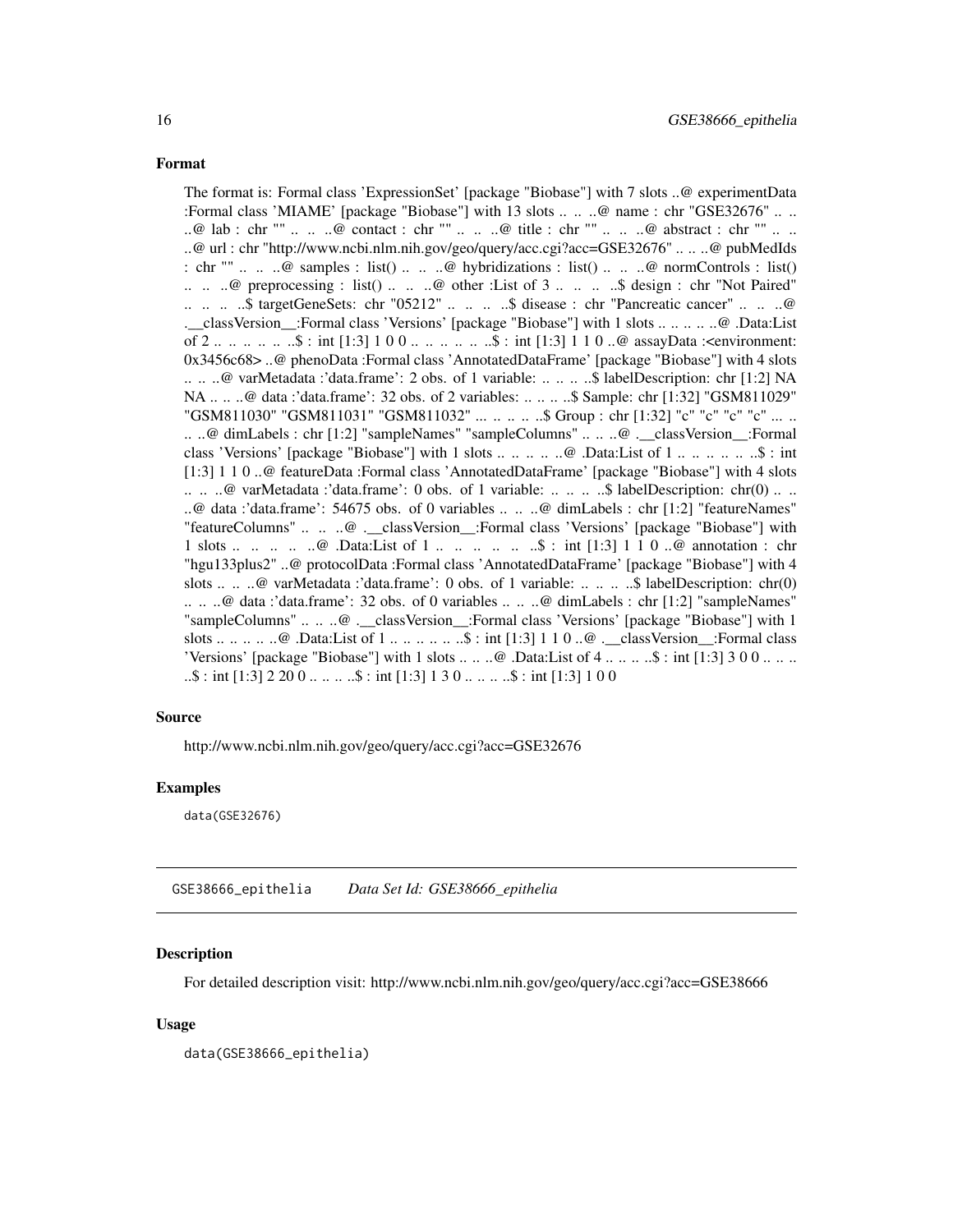<span id="page-16-0"></span>The format is: Formal class 'ExpressionSet' [package "Biobase"] with 7 slots ..@ experimentData :Formal class 'MIAME' [package "Biobase"] with 13 slots .. .. ..@ name : chr "GSE38666\_epithelia" .. .. ..@ lab : chr "" .. .. ..@ contact : chr "" .. .. ..@ title : chr "" .. .. ..@ abstract : chr "" .. .. ..@ url : chr "http://www.ncbi.nlm.nih.gov/geo/query/acc.cgi?acc=GSE38666" .. .. ..@ pubMedIds : chr "" .. .. ..@ samples : list() .. .. ..@ hybridizations : list() .. .. ..@ normControls : list() .. .. ..@ preprocessing : list() .. .. ..@ other :List of 3 .. .. .. ..\$ design : chr "Not Paired" .. .. .. ..\$ targetGeneSets: chr "Ovarian Neoplasms1" .. .. ... \$ disease : chr "Ovarian Neoplasms1" .. .. ..@ .\_\_classVersion\_\_:Formal class 'Versions' [package "Biobase"] with 1 slots .. .. .. .. ..@ .Data:List of 2 .. .. .. .. .. ..\$ : int [1:3] 1 0 0 .. .. .. .. .. ..\$ : int [1:3] 1 1 0 ..@ assayData :<environment: 0x3452868> ..@ phenoData :Formal class 'AnnotatedDataFrame' [package "Biobase"] with 4 slots .. .. ..@ varMetadata :'data.frame': 2 obs. of 1 variable: .. .. .. ..\$ labelDescription: chr [1:2] NA NA .. .. ..@ data :'data.frame': 30 obs. of 2 variables: .. .. .. ..\$ Sample: chr [1:30] "GSM947277" "GSM947278" "GSM947279" "GSM947280" ... .. .. .. ..\$ Group : chr [1:30] "c" "c" "c" "c" ... .. .. ..@ dimLabels : chr [1:2] "sampleNames" "sampleColumns" .. .. ..@ .\_\_classVersion\_\_:Formal class 'Versions' [package "Biobase"] with 1 slots .. .. .. .. .. .@ .Data:List of 1 .. .. .. .. .. ..\$ : int [1:3] 1 1 0 ..@ featureData :Formal class 'AnnotatedDataFrame' [package "Biobase"] with 4 slots .. .. ..@ varMetadata :'data.frame': 0 obs. of 1 variable: .. .. .. ..\$ labelDescription: chr(0)  $\ldots$   $\ldots$   $\omega$  data :'data.frame': 54675 obs. of 0 variables  $\ldots$   $\ldots$   $\omega$  dimLabels : chr [1:2] "feature-Names" "featureColumns" .. .. ..@ .\_\_classVersion\_\_:Formal class 'Versions' [package "Biobase"] with 1 slots ... .. .. .. ..@ .Data:List of 1 ... ... ... ... ... \$ : int [1:3] 1 1 0 ..@ annotation : chr "hgu133plus2" ..@ protocolData :Formal class 'AnnotatedDataFrame' [package "Biobase"] with 4 slots .. .. ..@ varMetadata :'data.frame': 0 obs. of 1 variable: .. .. .. ..\$ labelDescription: chr(0) .. .. ..@ data :'data.frame': 30 obs. of 0 variables .. .. ..@ dimLabels : chr [1:2] "sampleNames" "sampleColumns" .. .. ..@ . classVersion :Formal class 'Versions' [package "Biobase"] with 1 slots .. .. .. .. ..@ .Data:List of 1 .. .. .. .. .. ..\$ : int [1:3] 1 1 0 ..@ .\_\_classVersion\_\_:Formal class 'Versions' [package "Biobase"] with 1 slots  $\dots \dots \omega$ . Data:List of  $4 \dots \dots \dots$ \$: int [1:3] 3 0 0  $\dots \dots$  $\ldots$ \$ : int [1:3] 2 20 0  $\ldots$  ...  $\ldots$ \$ : int [1:3] 1 3 0  $\ldots$  ...  $\ldots$ \$ : int [1:3] 1 0 0

#### Source

http://www.ncbi.nlm.nih.gov/geo/query/acc.cgi?acc=GSE38666

#### Examples

data(GSE38666\_epithelia)

GSE38666\_stroma *Data Set Id: GSE38666\_stroma*

#### Description

For detailed description visit: http://www.ncbi.nlm.nih.gov/geo/query/acc.cgi?acc=GSE38666

#### Usage

data(GSE38666\_stroma)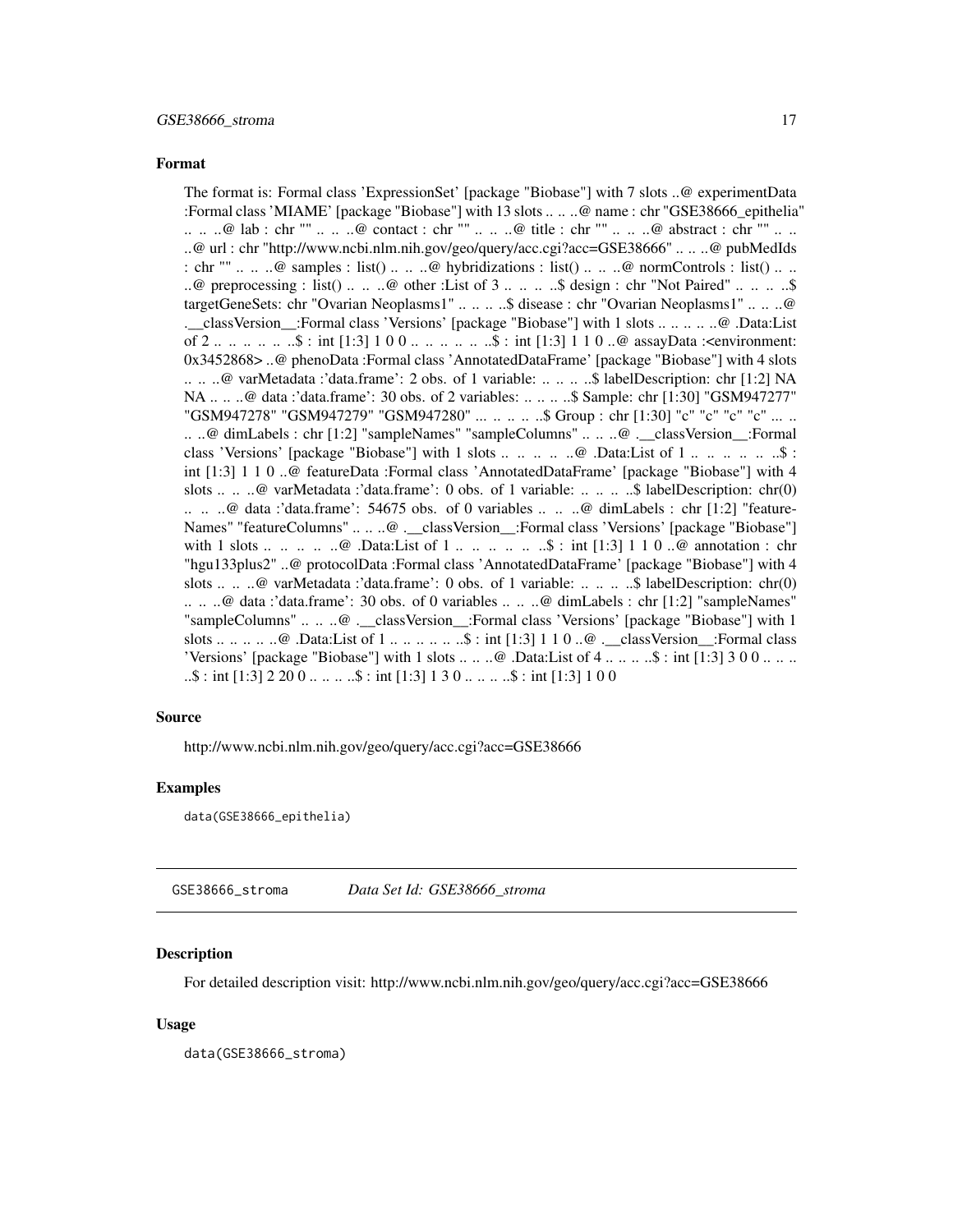<span id="page-17-0"></span>The format is: Formal class 'ExpressionSet' [package "Biobase"] with 7 slots ..@ experimentData :Formal class 'MIAME' [package "Biobase"] with 13 slots .. .. ..@ name : chr "GSE38666\_stroma" .. .. ..@ lab : chr "" .. .. ..@ contact : chr "" .. .. ..@ title : chr "" .. .. ..@ abstract : chr "" .. .. ..@ url : chr "http://www.ncbi.nlm.nih.gov/geo/query/acc.cgi?acc=GSE38666\_epithelia" .. .. ..@ pubMedIds : chr "" .. .. ..@ samples : list() .. .. ..@ hybridizations : list() .. .. ..@ normControls : list() .. .. ..@ preprocessing : list() .. .. ..@ other :List of  $3 \ldots$  .. ... ..\$ design : chr "Not Paired" .. .. .. \$ targetGeneSets: chr "Ovarian Neoplasms1" .. .. .. .. \$ disease : chr "Ovarian Neoplasms1" .. .. ..@ .\_\_classVersion\_\_:Formal class 'Versions' [package "Biobase"] with 1 slots .. .. .. .. ..@ .Data:List of 2 .. .. .. .. .. ..\$ : int [1:3] 1 0 0 .. .. .. .. .. ..\$ : int [1:3] 1 1 0 ..@ assayData :<environment: 0x33ff060> ..@ phenoData :Formal class 'AnnotatedDataFrame' [package "Biobase"] with 4 slots .. .. ..@ varMetadata :'data.frame': 2 obs. of 1 variable: .. .. .. ..\$ labelDescription: chr [1:2] NA NA .. .. .. @ data :'data.frame': 15 obs. of 2 variables: .. .. .. .. \$ Sample: chr [1:15] "GSM947269" "GSM947270" "GSM947271" "GSM947272" ... .. .. .. ..\$ Group : chr [1:15] "c" "c" "c" "c" ... .. .. ..@ dimLabels : chr [1:2] "sampleNames" "sampleColumns" .. .. ..@ .\_\_classVersion\_\_:Formal class 'Versions' [package "Biobase"] with 1 slots .. .. .. .. ..@ .Data:List of 1 .. .. .. .. .. ..\$ : int [1:3] 1 1 0 ..@ featureData :Formal class 'AnnotatedDataFrame' [package "Biobase"] with 4 slots .. .. ..@ varMetadata :'data.frame': 0 obs. of 1 variable: .. .. .. ..\$ labelDescription: chr(0) .. .. ..@ data :'data.frame': 54675 obs. of 0 variables .. .. ..@ dimLabels : chr [1:2] "featureNames" "featureColumns" .. .. ..@ .\_\_classVersion\_\_:Formal class 'Versions' [package "Biobase"] with 1 slots .. .. .. .. ..@ .Data:List of 1 .. .. .. .. .. ..\$ : int [1:3] 1 1 0 ..@ annotation : chr "hgu133plus2" ..@ protocolData :Formal class 'AnnotatedDataFrame' [package "Biobase"] with 4 slots .. .. ..@ varMetadata :'data.frame': 0 obs. of 1 variable: .. .. .. ..\$ labelDescription: chr(0) .. .. ..@ data :'data.frame': 15 obs. of 0 variables .. .. ..@ dimLabels : chr [1:2] "sampleNames" "sampleColumns" .. .. ..@ .\_\_classVersion\_\_:Formal class 'Versions' [package "Biobase"] with 1 slots .. .. .. .. ..@ .Data:List of 1 .. .. .. .. .. ..\$ : int [1:3] 1 1 0 ..@ .\_\_classVersion\_\_:Formal class 'Versions' [package "Biobase"] with 1 slots .. .. ..@ .Data:List of 4 .. .. .. ..\$ : int [1:3] 3 0 0 .. .. .. ..\$ : int [1:3] 2 20 0 .. .. .. ..\$ : int [1:3] 1 3 0 .. .. .. ..\$ : int [1:3] 1 0  $\theta$ 

#### Source

http://www.ncbi.nlm.nih.gov/geo/query/acc.cgi?acc=GSE38666

#### Examples

data(GSE38666\_stroma)

GSE4183 *Data Set Id: GSE4183*

#### Description

For detailed description visit: http://www.ncbi.nlm.nih.gov/geo/query/acc.cgi?acc=GSE4183

#### Usage

data(GSE4183)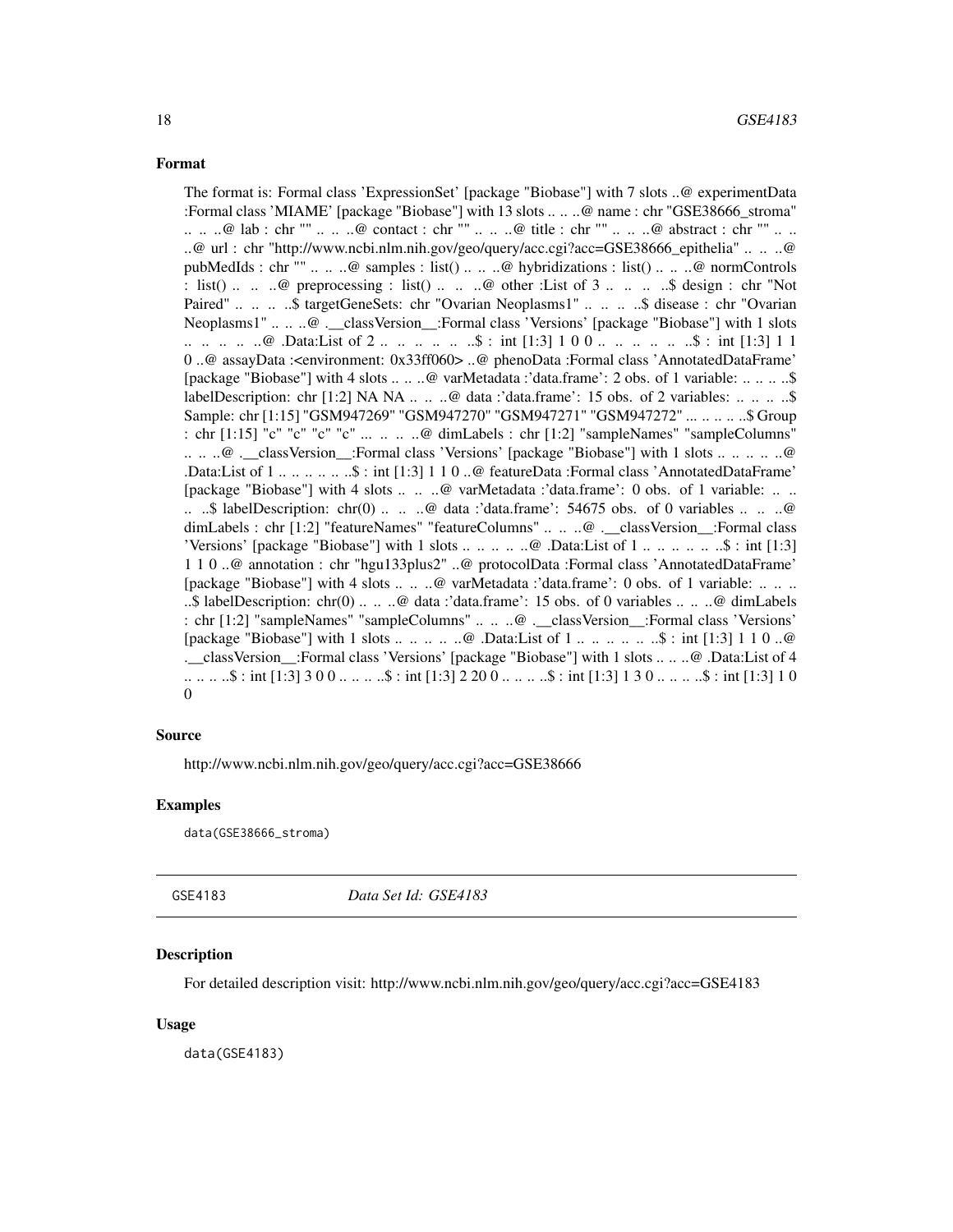#### <span id="page-18-0"></span> $GSE42057$  19

#### Format

The format is: Formal class 'ExpressionSet' [package "Biobase"] with 7 slots ..@ experimentData :Formal class 'MIAME' [package "Biobase"] with 13 slots .. .. ..@ name : chr "GSE4183" .. .. ..@ lab : chr "" .. .. ..@ contact : chr "" .. .. ..@ title : chr "" .. .. ..@ abstract : chr "" .. .. ..@ url : chr "http://www.ncbi.nlm.nih.gov/geo/query/acc.cgi?acc=GSE4183" .. .. ..@ pubMedIds : chr ""  $\ldots$   $\ldots$   $\omega$  samples : list()  $\ldots$   $\ldots$   $\omega$  hybridizations : list()  $\ldots$   $\ldots$   $\omega$  normControls : list()  $\ldots$   $\ldots$   $\omega$  preprocessing : list()  $\ldots$   $\ldots$   $\omega$  other : List of 3  $\ldots$   $\ldots$   $\ldots$   $\omega$  design : chr "Not Paired" .. .. .. ..\$ targetGeneSets: chr "05210" .. .. .. ..\$ disease : chr "Colorectal cancer" .. .. ..@ .\_\_classVersion\_\_:Formal class 'Versions' [package "Biobase"] with 1 slots .. .. .. .. ..@ .Data:List of 2 .. .. .. .. .. ..\$ : int [1:3] 1 0 0 .. .. .. .. .. ..\$ : int [1:3] 1 1 0 ..@ assayData :<environment: 0x33fff38> ..@ phenoData :Formal class 'AnnotatedDataFrame' [package "Biobase"] with 4 slots .. .. ..@ varMetadata :'data.frame': 2 obs. of 1 variable: .. .. .. ..\$ labelDescription: chr [1:2] NA NA .. .. ..@ data :'data.frame': 23 obs. of 2 variables: .. .. .. ..\$ Sample: chr [1:23] "GSM95473" "GSM95474" "GSM95475" "GSM95476" ... .. .. .. ..\$ Group : chr [1:23] "c" "c" "c" "c" ... .. .. ..@ dimLabels : chr [1:2] "sampleNames" "sampleColumns" .. .. ..@ .\_\_classVersion\_\_:Formal class 'Versions' [package "Biobase"] with 1 slots .. .. .. .. ..@ .Data:List of 1 .. .. .. .. .. ..\$ : int [1:3] 1 1 0 ..@ featureData :Formal class 'AnnotatedDataFrame' [package "Biobase"] with 4 slots .. .. ..@ varMetadata :'data.frame': 0 obs. of 1 variable: .. .. .. ..\$ labelDescription: chr(0) .. .. ..@ data :'data.frame': 54675 obs. of 0 variables .. .. ..@ dimLabels : chr [1:2] "featureNames" "featureColumns" .. .. ..@ .\_\_classVersion\_\_:Formal class 'Versions' [package "Biobase"] with 1 slots ... ..  $\ldots$  ...  $\mathcal{Q}$  .Data:List of 1 ... ... ... ... \$ : int [1:3] 1 1 0 .. $\mathcal{Q}$  annotation : chr "hgu133plus2" ..@ protocolData :Formal class 'AnnotatedDataFrame' [package "Biobase"] with 4 slots .. .. ..@ varMetadata :'data.frame': 0 obs. of 1 variable: .. .. .. ..\$ labelDescription: chr(0) .. .. ..@ data :'data.frame': 23 obs. of 0 variables .. .. ..@ dimLabels : chr [1:2] "sampleNames" "sampleColumns" .. .. ..@ . classVersion :Formal class 'Versions' [package "Biobase"] with 1 slots .. .. .. .. ..@ .Data:List of 1 .. .. .. .. .. ..\$ : int [1:3] 1 1 0 ..@ .\_\_classVersion\_\_:Formal class 'Versions' [package "Biobase"] with 1 slots  $\dots \dots \omega$ . Data:List of  $4 \dots \dots \dots \$  : int [1:3] 3 0 0  $\dots \dots$  $\ldots$ \$ : int [1:3] 2 20 0  $\ldots$  ...  $\ldots$ \$ : int [1:3] 1 3 0  $\ldots$  ...  $\ldots$ \$ : int [1:3] 1 0 0

#### Source

http://www.ncbi.nlm.nih.gov/geo/query/acc.cgi?acc=GSE4183

#### Examples

data(GSE4183)

GSE42057 *Data Set Id: GSE42057*

#### **Description**

For detailed description visit: http://www.ncbi.nlm.nih.gov/geo/query/acc.cgi?acc=GSE42057

#### Usage

data(GSE42057)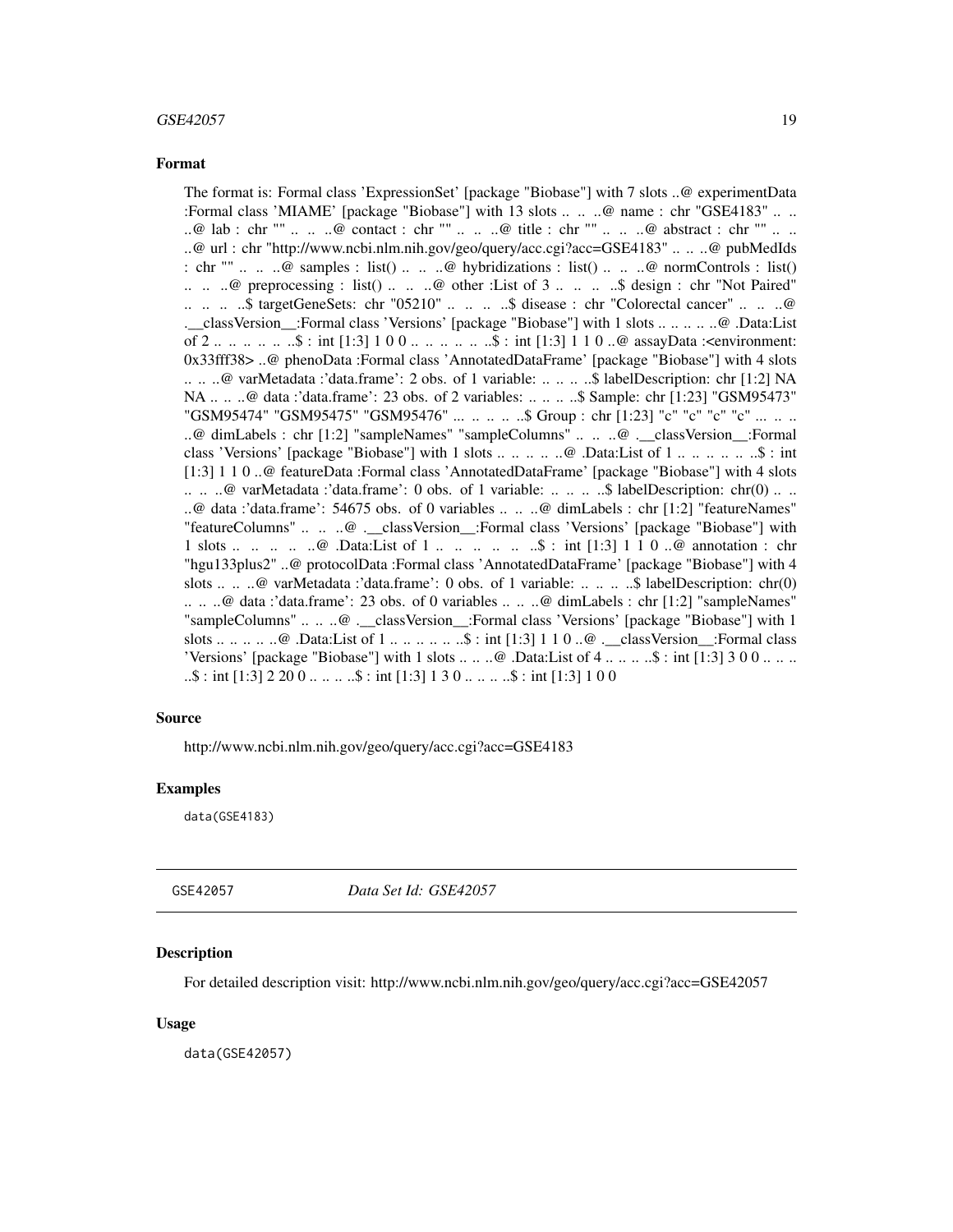<span id="page-19-0"></span>The format is: Formal class 'ExpressionSet' [package "Biobase"] with 7 slots ..@ experimentData :Formal class 'MIAME' [package "Biobase"] with 13 slots .. .. ..@ name : chr "GSE42057" .. .. ..@ lab : chr "" .. .. ..@ contact : chr "" .. .. ..@ title : chr "" .. .. ..@ abstract : chr "" .. .. ..@ url : chr "http://www.ncbi.nlm.nih.gov/geo/query/acc.cgi?acc=GSE42057" .. .. ..@ pubMedIds : chr ""  $\ldots$   $\ldots$   $\omega$  samples : list()  $\ldots$   $\ldots$   $\omega$  hybridizations : list()  $\ldots$   $\ldots$   $\omega$  normControls : list()  $\ldots$   $\ldots$   $\omega$  preprocessing : list()  $\ldots$   $\ldots$   $\omega$  other : List of 3  $\ldots$   $\ldots$   $\ldots$   $\omega$  design : chr "Not Paired" .. .. .. \$ targetGeneSets: chr "Pulmonary Disease Chronic Obstructive" .. .. .. \$ disease : chr "Pulmonary Disease Chronic Obstructive" .. .. ..@ .\_\_classVersion\_\_:Formal class 'Versions' [package "Biobase"] with 1 slots .. .. .. .. .. @ .Data:List of 2 .. .. .. .. .. .. \$ : int [1:3] 1 0 0 .. .. .. .. .. ..\$ : int [1:3] 1 1 0 ..@ assayData :<environment: 0x33eca48> ..@ phenoData :Formal class 'AnnotatedDataFrame' [package "Biobase"] with 4 slots .. .. ..@ varMetadata :'data.frame': 2 obs. of 1 variable: .. .. .. ..\$ labelDescription: chr [1:2] NA NA .. .. ..@ data :'data.frame': 136 obs. of 2 variables: .. .. .. ..\$ Sample: chr [1:136] "GSM1031553" "GSM1031554" "GSM1031555" "GSM1031564" ... .. .. ... \$ Group : chr [1:136] "c" "c" "c" "c" ... .. .. ..@ dimLabels : chr [1:2] "sampleNames" "sampleColumns" .. .. ..@ .\_\_classVersion\_\_:Formal class 'Versions' [package "Biobase"] with 1 slots ... ... ..  $\omega$  .Data:List of 1 ... ... ... ... \$ : int [1:3] 1 1 0 ..@ featureData :Formal class 'AnnotatedDataFrame' [package "Biobase"] with 4 slots .. .. ..@ varMetadata :'data.frame': 0 obs. of 1 variable: .. .. .. .\$ labelDescription: chr(0) .. .. ..@ data :'data.frame': 12531 obs. of 0 variables .. .. ..@ dimLabels : chr [1:2] "featureNames" "featureColumns" .. .. ..@ . classVersion :Formal class 'Versions' [package "Biobase"] with 1 slots ... .. .. .. .@ .Data:List of 1 ... .. ... ... \$ : int [1:3] 1 1 0 ..@ annotation : chr "hgu133plus2" ..@ protocolData :Formal class 'AnnotatedDataFrame' [package "Biobase"] with 4 slots .. .. ..@ varMetadata :'data.frame': 0 obs. of 1 variable: .. .. ... \$ labelDescription: chr(0) .. .. ..@ data :'data.frame': 136 obs. of 0 variables .. .. ..@ dimLabels : chr [1:2] "sampleNames" "sampleColumns" .. .. ..@ .\_\_classVersion\_\_:Formal class 'Versions' [package "Biobase"] with 1 slots .. .. .. .. ..@ .Data:List of 1 .. .. .. .. .. ..\$ : int [1:3] 1 1 0 ..@ .\_\_classVersion\_\_:Formal class 'Versions' [package "Biobase"] with 1 slots  $\dots \dots \omega$ . Data:List of 4  $\dots \dots \dots$ \$ : int [1:3] 2 15 0  $\dots \dots$  $\ldots$ \$ : int [1:3] 2 16 0  $\ldots$   $\ldots$  ...\$ : int [1:3] 1 3 0  $\ldots$   $\ldots$  ...\$ : int [1:3] 1 0 0

#### Source

http://www.ncbi.nlm.nih.gov/geo/query/acc.cgi?acc=GSE42057

#### Examples

data(GSE42057)

GSE7305 *Data Set Id: GSE7305*

#### Description

For detailed description visit: http://www.ncbi.nlm.nih.gov/geo/query/acc.cgi?acc=GSE7305

#### Usage

data(GSE7305)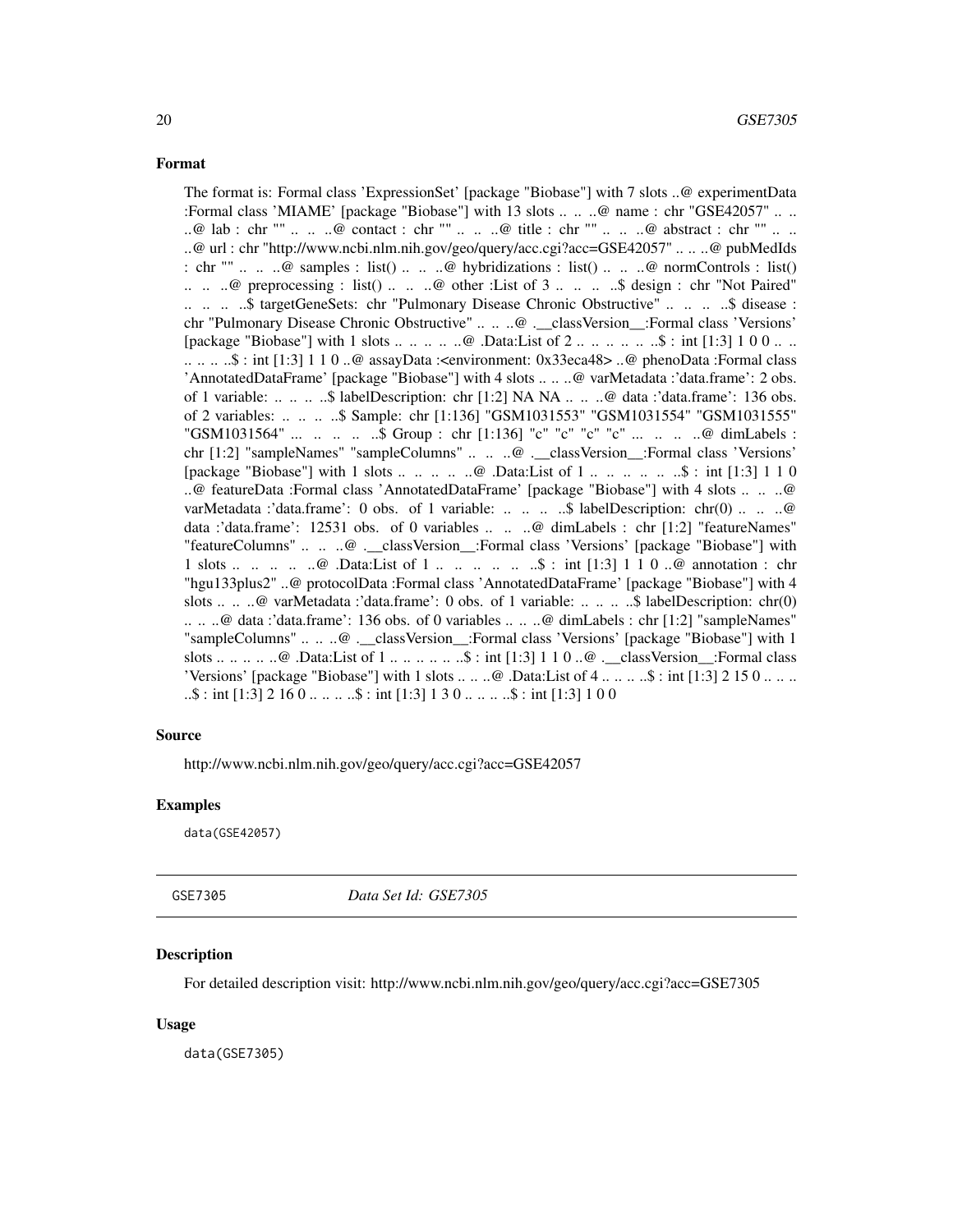#### $GSE7305$  21

#### Format

The format is: Formal class 'ExpressionSet' [package "Biobase"] with 7 slots ..@ experimentData :Formal class 'MIAME' [package "Biobase"] with 13 slots .. .. ..@ name : chr "GSE7305" .. .. ..@ lab : chr "" .. .. ..@ contact : chr "" .. .. ..@ title : chr "" .. .. ..@ abstract : chr "" .. .. ..@ url : chr "http://www.ncbi.nlm.nih.gov/geo/query/acc.cgi?acc=GSE7305" .. .. ..@ pubMedIds : chr ""  $\ldots$   $\ldots$   $\omega$  samples : list()  $\ldots$   $\ldots$   $\omega$  hybridizations : list()  $\ldots$   $\ldots$   $\omega$  normControls : list()  $\ldots$   $\ldots$   $\omega$ preprocessing : list() .. .. ..@ other :List of 3 .. .. .. ..\$ design : chr "Paired" .. .. .. ..\$ targetGeneSets: chr "05213" .. .. .. ..\$ disease : chr "Endometrial cancer" .. .. ..@ .\_\_classVersion\_\_:Formal class 'Versions' [package "Biobase"] with 1 slots .. .. .. .. ..@ .Data:List of 2 .. .. .. .. .. ..\$ : int [1:3] 1 0 0 .. .. .. .. .. ..\$ : int [1:3] 1 1 0 ..@ assayData :<environment: 0x33e9dc0> ..@ phenoData :Formal class 'AnnotatedDataFrame' [package "Biobase"] with 4 slots .. .. ..@ varMetadata :'data.frame': 3 obs. of 1 variable: .. .. .. ..\$ labelDescription: chr [1:3] NA NA NA .. .. ..@ data :'data.frame': 20 obs. of 3 variables: .. .. .. ..\$ Sample: chr [1:20] "GSM175776" "GSM175777" "GSM175778" "GSM175779" ... .. .. .. ..\$ Group : chr [1:20] "c" "c" "c" "c" ... .. .. .. ..\$ Block : chr [1:20] "1" "2" "3" "4" ... .. .. ..@ dimLabels : chr [1:2] "sampleNames" "sampleColumns" .. .. ..@ .\_\_classVersion\_\_:Formal class 'Versions' [package "Biobase"] with 1 slots .. .. .. .. ..@ .Data:List of 1 .. .. .. .. .. ..\$ : int [1:3] 1 1 0 ..@ featureData :Formal class 'AnnotatedDataFrame' [package "Biobase"] with 4 slots .. .. ..@ varMetadata :'data.frame': 0 obs. of 1 variable: .. .. ... ...\$ labelDescription: chr(0) .. .. ..@ data :'data.frame': 54675 obs. of 0 variables .. .. ..@ dimLabels : chr [1:2] "featureNames" "featureColumns" .. .. ..@ .\_\_classVersion\_\_:Formal class 'Versions' [package "Biobase"] with 1 slots .. .. .. .. ..@ .Data:List of 1 .. .. .. .. .. ..\$ : int [1:3] 1 1 0 ..@ annotation : chr "hgu133plus2" ..@ protocolData :Formal class 'AnnotatedDataFrame' [package "Biobase"] with 4 slots ... .. .. @ varMetadata :'data.frame': 0 obs. of 1 variable: ... .. .. .. ... ... ... labelDescription: chr(0) .. .. ..@ data :'data.frame': 20 obs. of 0 variables .. .. ..@ dimLabels : chr [1:2] "sampleNames" "sampleColumns" .. .. ..@ .\_\_classVersion\_\_:Formal class 'Versions' [package "Biobase"] with 1 slots .. .. .. .. ..@ .Data:List of 1 .. .. .. .. .. ..\$ : int [1:3] 1 1 0 ..@ .\_\_classVersion\_\_:Formal class 'Versions' [package "Biobase"] with 1 slots .. .. ..@ .Data:List of 4 .. .. .. ..\$ : int [1:3] 3 0 0 .. .. .. ..\$ : int [1:3] 2 20 0 .. .. .. ..\$ : int [1:3] 1 3 0 .. .. .. ..\$ : int [1:3] 1 0 0

#### Source

http://www.ncbi.nlm.nih.gov/geo/query/acc.cgi?acc=GSE7305

#### Examples

data(GSE7305)